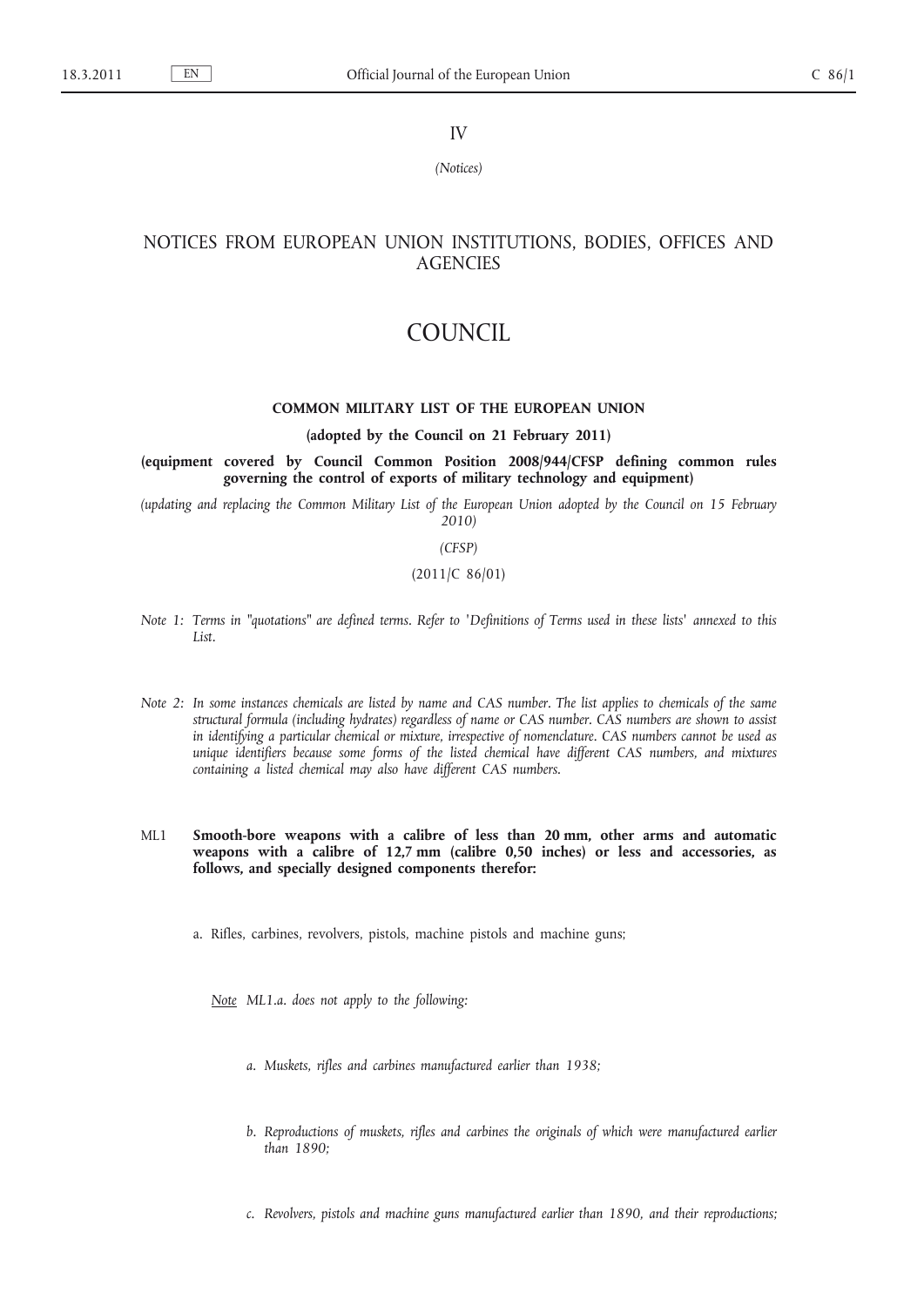- b. Smooth-bore weapons, as follows:
	- 1. Smooth-bore weapons specially designed for military use;
	- 2. Other smooth-bore weapons as follows:
		- a. Fully automatic type weapons;
		- b. Semi-automatic or pump-action type weapons;
- c. Weapons using caseless ammunition;
- d. Silencers, special gun-mountings, clips, weapons sights and flash suppressors for arms specified by ML1.a., ML1.b. or ML1.c.
- *Note 1 ML1 does not apply to smooth-bore weapons used for hunting or sporting purposes. These weapons must not be specially designed for military use or of the fully automatic firing type.*
- *Note 2 ML1 does not apply to firearms specially designed for dummy ammunition and which are incapable of firing any ammunition specified by ML3.*
- *Note 3 ML1 does not apply to weapons using non-centre fire cased ammunition and which are not of the fully automatic firing type.*
- *Note 4 ML1.d. does not apply to optical weapon sights without electronic image processing, with a magnification of 4 times or less, provided they are not specially designed or modified for military use.*

## ML2 **Smooth-bore weapons with a calibre of 20 mm or more, other weapons or armament with a calibre greater than 12,7 mm (calibre 0,50 inches), projectors and accessories, as follows, and specially designed components therefor:**

- a. Guns, howitzers, cannon, mortars, anti-tank weapons, projectile launchers, military flame throwers, rifles, recoilless rifles, smooth-bore weapons and signature reduction devices therefor;
	- *Note 1 ML2.a. includes injectors, metering devices, storage tanks and other specially designed components for use with liquid propelling charges for any of the equipment specified by ML2.a.*
	- *Note 2 ML2.a. does not apply to weapons as follows:*
		- *1. Muskets, rifles and carbines manufactured earlier than 1938;*
		- *2. Reproductions of muskets, rifles and carbines the originals of which were manufactured earlier than 1890.*
	- *Note 3 ML2.a. does not apply to hand-held projectile launchers specially designed to launch tethered projectiles having no high explosive charge or communications link, to a range of less than or equal to 500 m.*
- b. Smoke, gas and pyrotechnic projectors or generators, specially designed or modified for military use;

*Note ML2.b. does not apply to signal pistols.*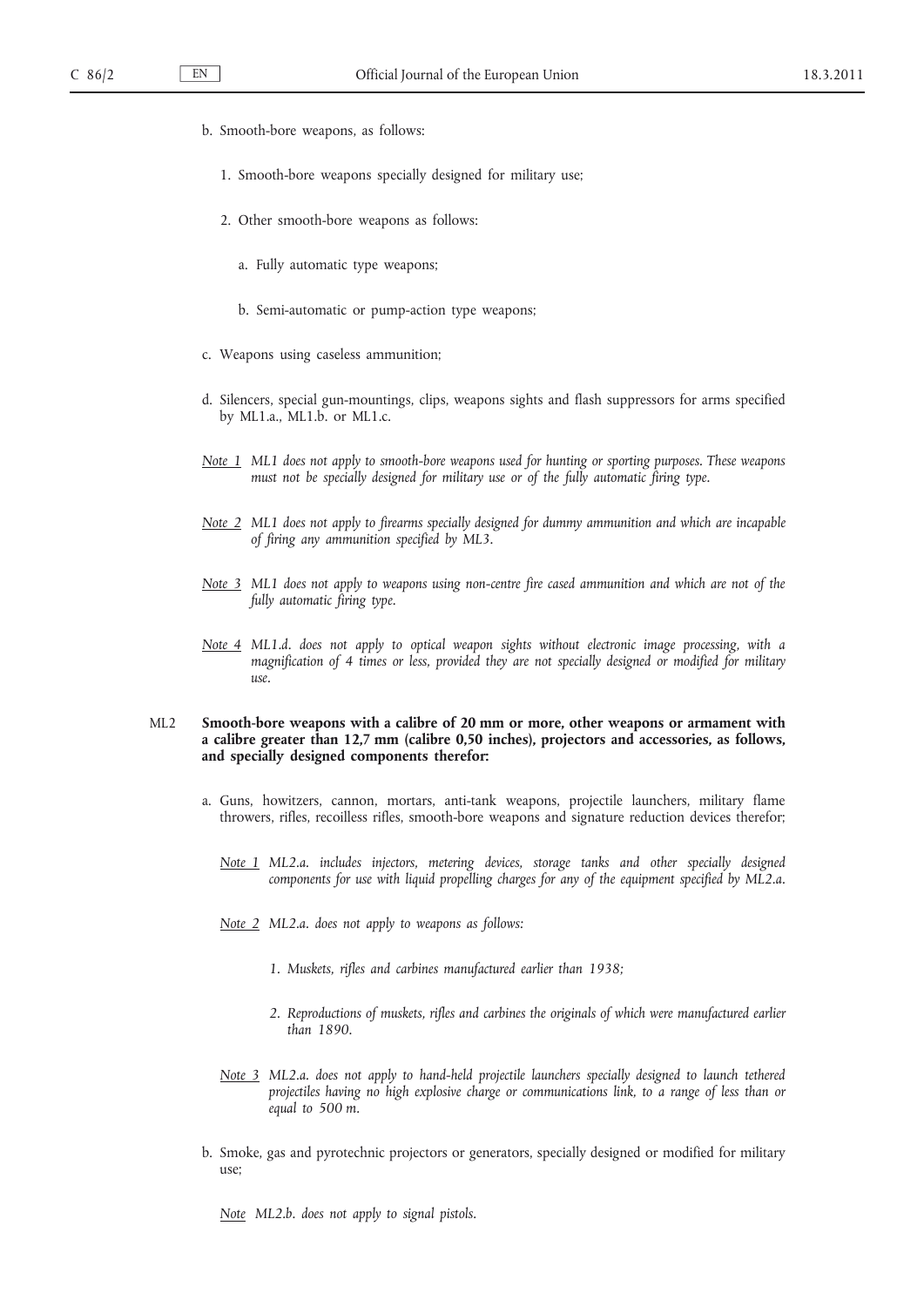- c. Weapons sights and weapon sight mounts, having all of the following:
	- 1. Specially designed for military use; and
	- 2. Specially designed for weapons specified in ML2.a.;
- d. Mountings specially designed for the weapons specified in ML2.a

# ML3 **Ammunition and fuse setting devices, as follows, and specially designed components therefor:**

- a. Ammunition for weapons specified by ML1, ML2 or ML12;
- b. Fuse setting devices specially designed for ammunition specified by ML3.a.

*Note 1 Specially designed components specified by ML3 include:*

- *a. Metal or plastic fabrications such as primer anvils, bullet cups, cartridge links, rotating bands and munitions metal parts;*
- *b. Safing and arming devices, fuses, sensors and initiation devices;*
- *c. Power supplies with high one-time operational output;*
- *d. Combustible cases for charges;*
- *e. Submunitions including bomblets, minelets and terminally guided projectiles.*
- *Note 2 ML3.a. does not apply to ammunition crimped without a projectile (blank star) and dummy ammunition with a pierced powder chamber.*
- *Note 3 ML3.a. does not apply to cartridges specially designed for any of the following purposes:*
	- *a. Signalling;*
	- *b. Bird scaring; or*
	- *c. Lighting of gas flares at oil wells.*

## ML4 **Bombs, torpedoes, rockets, missiles, other explosive devices and charges and related equipment and accessories, as follows, and specially designed components therefor:**

*N.B.1: For guidance and navigation equipment, see ML11.*

*N.B.2: For Aircraft Missile Protection Systems (AMPS), see ML4.c.*

a. Bombs, torpedoes, grenades, smoke canisters, rockets, mines, missiles, depth charges, demolition-charges, demolition-devices, demolition-kits, "pyrotechnic" devices, cartridges and simulators (i.e. equipment simulating the characteristics of any of these items), specially designed for military use;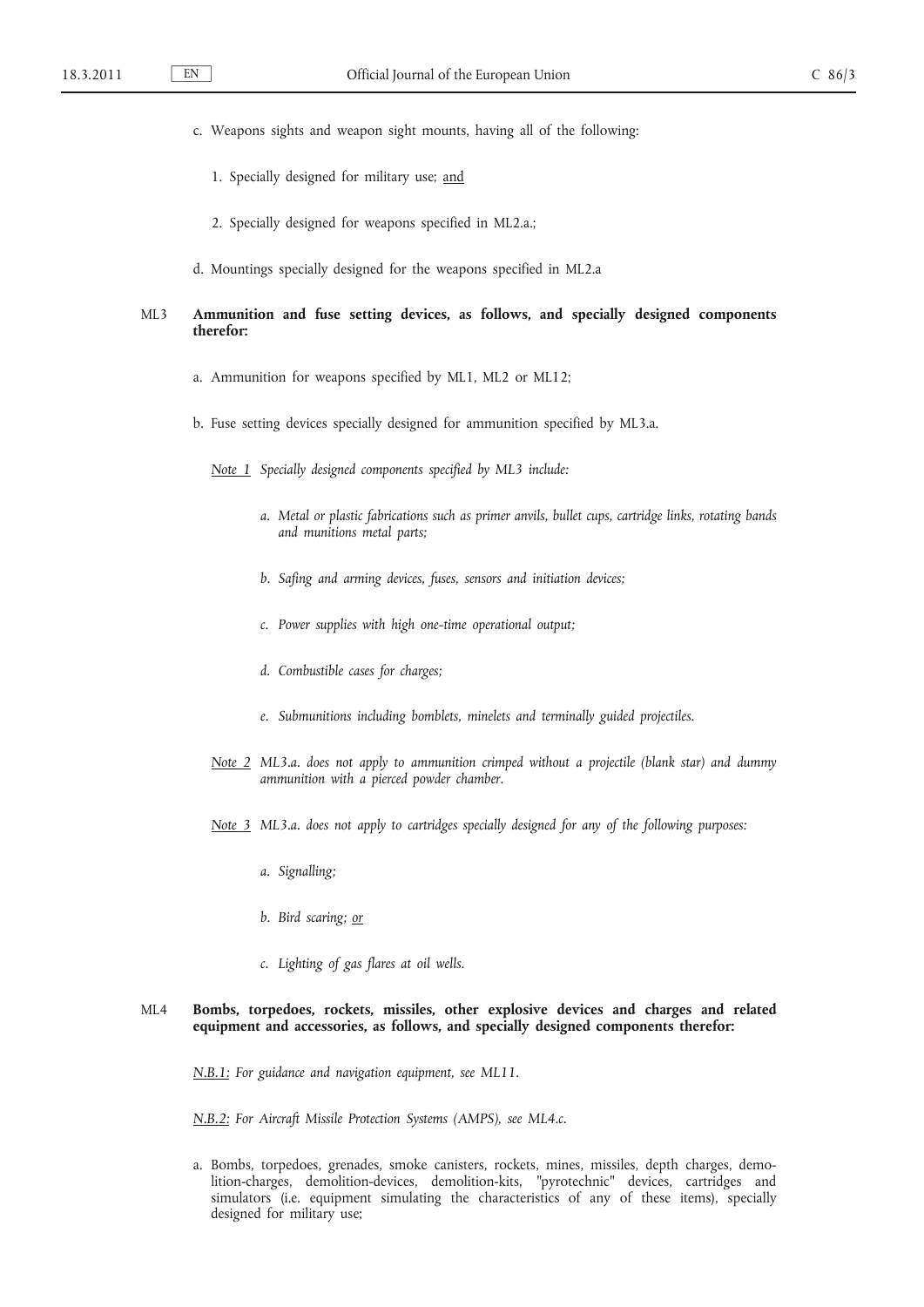- *Note ML4.a. includes:*
	- *a. Smoke grenades, fire bombs, incendiary bombs and explosive devices;*
	- *b. Missile rocket nozzles and re-entry vehicle nosetips.*
- b. Equipment having all of the following:
	- 1. Specially designed for military use; and
	- 2. Specially designed for ′activities′ relating to any of the following:
		- a. Items specified by ML4.a.; or
		- b. Improvised Explosive Devices (IEDs).

*Technical Note:*

*For the purpose of ML4.b.2. ′activities′ applies to handling, launching, laying, controlling, discharging, detonating, activating, powering with one-time operational output, decoying, jamming, sweeping, detecting, disrupting or disposing.*

- *Note 1 ML4.b. includes:*
	- *a. Mobile gas liquefying equipment capable of producing 1 000 kg or more per day of gas in liquid form;*
	- *b. Buoyant electric conducting cable suitable for sweeping magnetic mines.*
- *Note 2 ML4.b. does not apply to hand-held devices, limited by design solely to the detection of metal objects and incapable of distinguishing between mines and other metal objects.*
- c. Aircraft Missile Protection Systems (AMPS).

*Note ML4.c. does not apply to AMPS having all of the following:*

- *a. Any of the following missile warning sensors:*
	- *1. Passive sensors having peak response between 100-400 nm; or*
	- *2. Active pulsed Doppler missile warning sensors;*
- *b. Countermeasures dispensing systems;*
- *c. Flares, which exhibit both a visible signature and an infrared signature, for decoying surface-toair missiles; and*
- *d. Installed on ″civil aircraft ″ and having all of the following:*
	- *1. The AMPS is only operable in a specific ″civil aircraft ″ in which the specific AMPS is installed and for which any of the following has been issued:*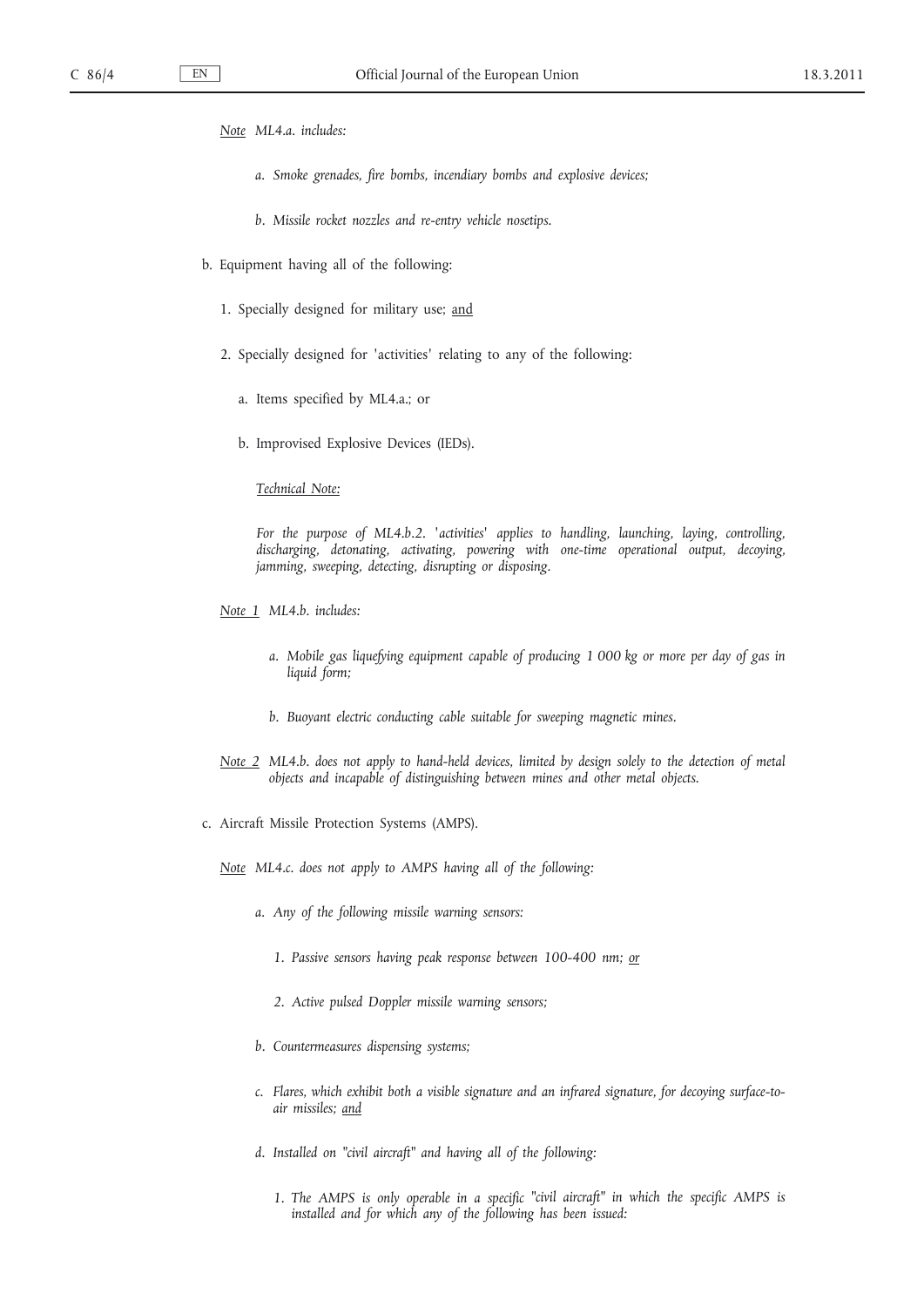- *a. A civil Type Certificate; or*
- *b. An equivalent document recognised by the International Civil Aviation Organisation (ICAO);*
- *2. The AMPS employs protection to prevent unauthorised access to ″software ″; and*
- *3. The AMPS incorporates an active mechanism that forces the system not to function when it is removed from the "civil aircraft" in which it was installed.*

# ML5 **Fire control, and related alerting and warning equipment, and related systems, test and alignment and countermeasure equipment, as follows, specially designed for military use, and specially designed components and accessories therefor:**

- a. Weapon sights, bombing computers, gun laying equipment and weapon control systems;
- b. Target acquisition, designation, range-finding, surveillance or tracking systems; detection, data fusion, recognition or identification equipment; and sensor integration equipment;
- c. Countermeasure equipment for items specified by ML5.a. or ML5.b.;

*Note For the purposes of ML5.c., countermeasure equipment includes detection equipment.*

d. Field test or alignment equipment, specially designed for items specified by ML5.a., ML5.b. or  $MI<sub>5</sub>c$ 

### ML6 **Ground vehicles and components, as follows:**

*N.B. For guidance and navigation equipment, see ML11.*

a. Ground vehicles and components therefor, specially designed or modified for military use;

#### *Technical Note*

*For the purposes of ML6.a. the term ground vehicles includes trailers.*

- b. Other ground vehicles and components, as follows:
	- 1. All-wheel drive vehicles capable of off-road use which have been manufactured or fitted with materials or components to provide ballistic protection to level III (NIJ 0108.01, September 1985, or comparable national standard) or better;
	- 2. Components having all of the following:
		- a. Specially designed for vehicles specified in ML6.b.1.; and
		- b. Providing ballistic protection to level III (NIJ 0108.01, September 1985, or comparable national standard) or better.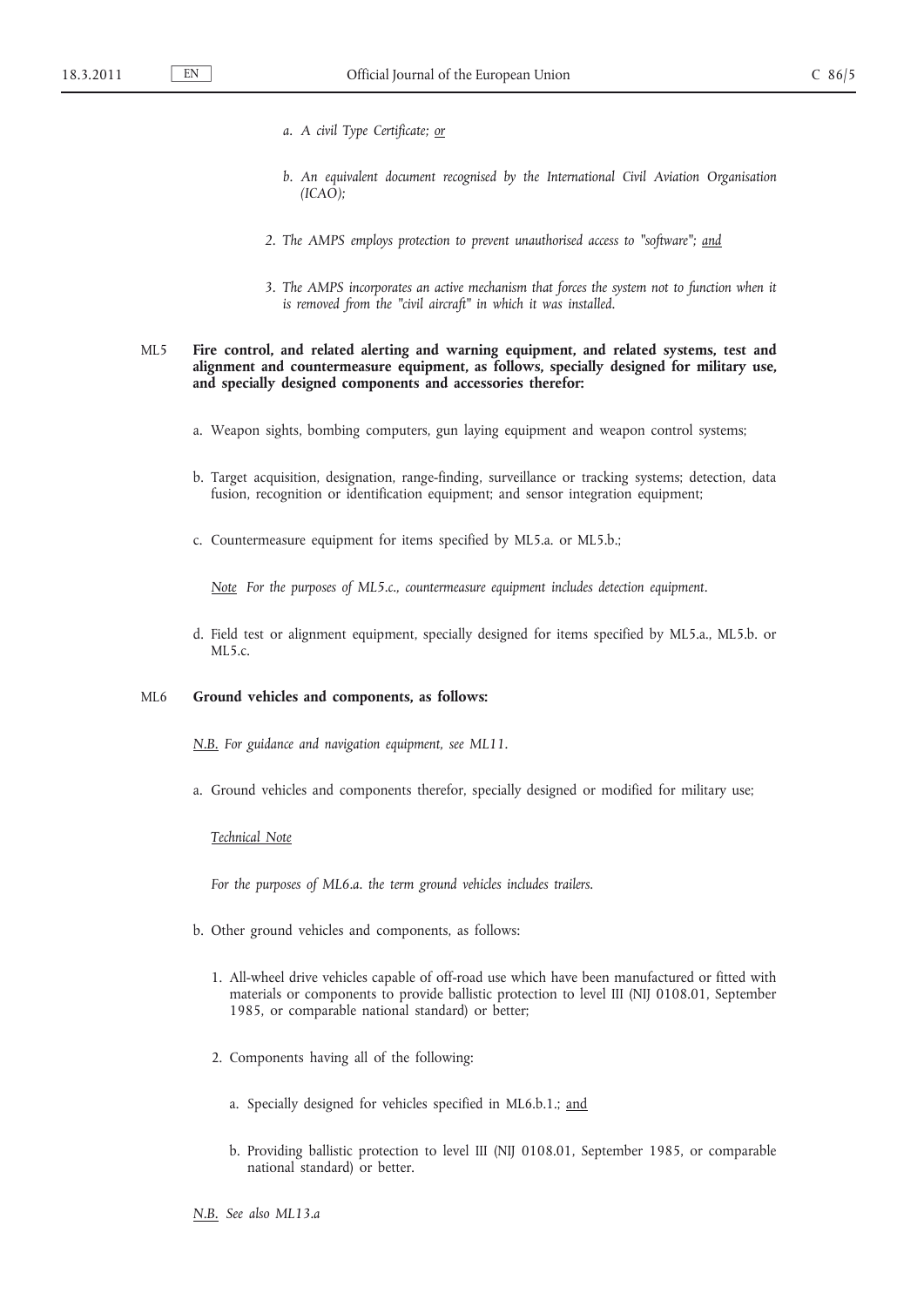*Note 1 ML6.a. includes:*

- *a. Tanks and other military armed vehicles and military vehicles fitted with mountings for arms or equipment for mine laying or the launching of munitions specified by ML4;*
- *b. Armoured vehicles;*
- *c. Amphibious and deep water fording vehicles;*
- *d. Recovery vehicles and vehicles for towing or transporting ammunition or weapon systems and associated load handling equipment.*
- *Note 2 Modification of a ground vehicle for military use specified by ML6.a. entails a structural, electrical or mechanical change involving one or more components that are specially designed for military use. Such components include:*
	- *a. Pneumatic tyre casings of a kind specially designed to be bullet-proof;*
	- *b. Armoured protection of vital parts, (e.g. fuel tanks or vehicle cabs);*
	- *c. Special reinforcements or mountings for weapons;*
	- *d. Black-out lighting.*
- *Note 3 ML6 does not apply to civil automobiles, or trucks designed or modified for transporting money or valuables, having armoured or ballistic protection.*

## ML7 **Chemical or biological toxic agents, ″riot control agents ″, radioactive materials, related equipment, components and materials, as follows:**

- a. Biological agents or radioactive materials, "adapted for use in war" to produce casualties in humans or animals, degrade equipment or damage crops or the environment;
- b. Chemical warfare (CW) agents, including:
	- 1. CW nerve agents:
		- a. O-Alkyl (equal to or less than  $C_{10}$ , including cycloalkyl) alkyl (Methyl, Ethyl, n-Propyl or Isopropyl) -phosphonofluoridates, such as:

Sarin (GB):O-Isopropyl methylphosphonofluoridate (CAS 107-44-8); and

Soman (GD):O-Pinacolyl methylphosphonofluoridate (CAS 96-64-0);

b. O-Alkyl (equal to or less than  $C_{10}$ , including cycloalkyl) N,N-dialkyl (Methyl, Ethyl, n-Propyl or Isopropyl) phosphoramidocyanidates, such as:

Tabun (GA):O-Ethyl N,N-dimethylphosphoramidocyanidate (CAS 77-81-6);

c. O-Alkyl (H or equal to or less than  $C_{10}$ , including cycloalkyl) S-2-dialkyl (Methyl, Ethyl, n-Propyl or Isopropyl)-aminoethyl alkyl (Methyl, Ethyl, n-Propyl or Isopropyl) phosphonothiolates and corresponding alkylated and protonated salts, such as:

VX: O-Ethyl S-2-diisopropylaminoethyl methyl phosphonothiolate (CAS 50782-69-9);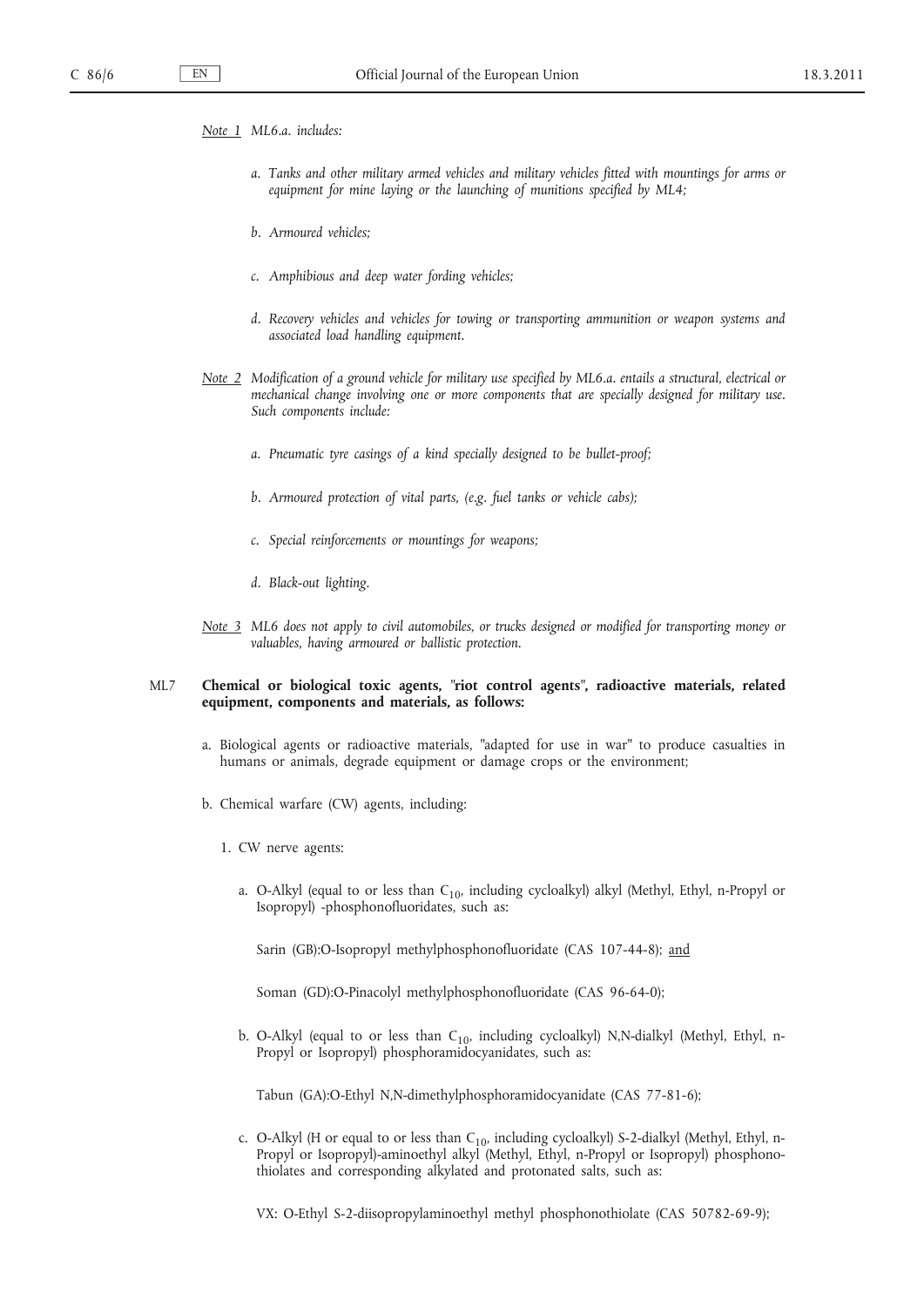- 2. CW vesicant agents:
	- a. Sulphur mustards, such as:
		- 1. 2-Chloroethylchloromethylsulphide (CAS 2625-76-5);
		- 2. Bis(2-chloroethyl) sulphide (CAS 505-60-2);
		- 3. Bis(2-chloroethylthio) methane (CAS 63869-13-6);
		- 4. 1,2-bis (2-chloroethylthio) ethane (CAS 3563-36-8);
		- 5. 1,3-bis (2-chloroethylthio)-n-propane (CAS 63905-10-2);
		- 6. 1,4-bis (2-chloroethylthio)-n-butane (CAS 142868-93-7);
		- 7. 1,5-bis (2-chloroethylthio)-n-pentane (CAS 142868-94-8);
		- 8. Bis (2-chloroethylthiomethyl) ether (CAS 63918-90-1);
		- 9. Bis (2-chloroethylthioethyl) ether (CAS 63918-89-8);
	- b. Lewisites, such as:
		- 1. 2-chlorovinyldichloroarsine (CAS 541-25-3);
		- 2. Tris (2-chlorovinyl) arsine (CAS 40334-70-1);
		- 3. Bis (2-chlorovinyl) chloroarsine (CAS 40334-69-8);
	- c. Nitrogen mustards, such as:
		- 1. HN1: bis (2-chloroethyl) ethylamine (CAS 538-07-8);
		- 2. HN2: bis (2-chloroethyl) methylamine (CAS 51-75-2);
		- 3. HN3: tris (2-chloroethyl) amine (CAS 555-77-1);
- 3. CW incapacitating agents, such as:

3-Quinuclidinyl benzilate (BZ) (CAS 6581-06-2);

- 4. CW defoliants, such as:
	- a. Butyl 2-chloro-4-fluorophenoxyacetate (LNF);
	- b. 2,4,5-trichlorophenoxyacetic acid (CAS 93-76-5) mixed with 2,4-dichlorophenoxyacetic acid (CAS 94-75-7) (Agent Orange (CAS 39277-47-9));
- c. CW binary precursors and key precursors, as follows:
	- 1. Alkyl (Methyl, Ethyl, n-Propyl or Isopropyl) Phosphonyl Difluorides, such as:

DF: Methyl Phosphonyldifluoride (CAS 676-99-3);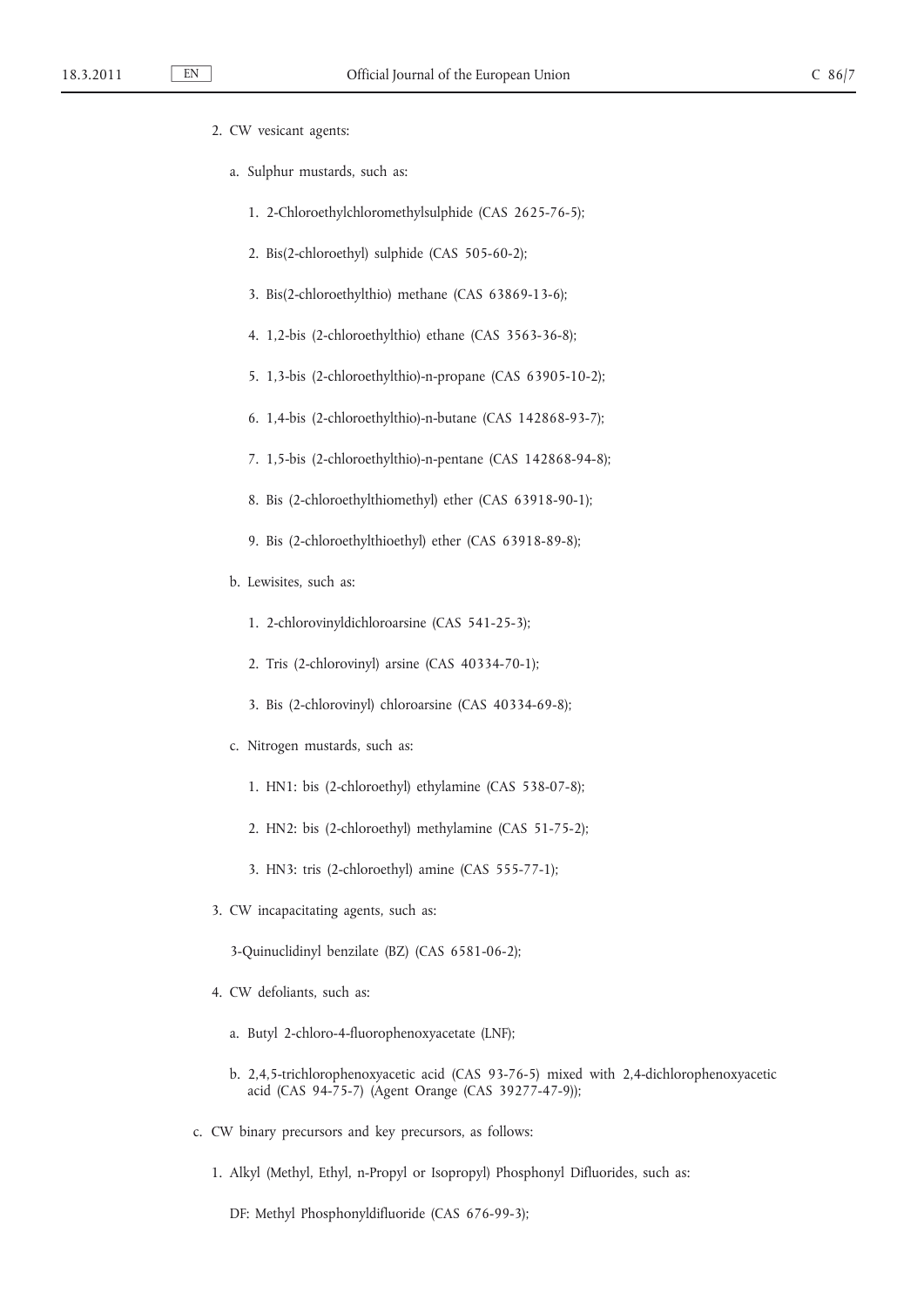| 2. O-Alkyl (H or equal to or less than C <sub>10</sub> , including cycloalkyl) O-2-dialkyl (Methyl, Ethyl, n-<br>Propyl or Isopropyl) aminoethyl alkyl (Methyl, Ethyl, n-Propyl or Isopropyl) phosphonites<br>and corresponding alkylated and protonated salts, such as: |
|--------------------------------------------------------------------------------------------------------------------------------------------------------------------------------------------------------------------------------------------------------------------------|
| QL: O-Ethyl-2-di-isopropylaminoethyl methylphosphonite (CAS 57856-11-8);                                                                                                                                                                                                 |
| 3. Chlorosarin: O-Isopropyl methylphosphonochloridate (CAS 1445-76-7);                                                                                                                                                                                                   |
| 4. Chlorosoman: O-Pinacolyl methylphosphonochloridate (CAS 7040-57-5);                                                                                                                                                                                                   |
| d. "Riot control agents", active constituent chemicals and combinations thereof, including:                                                                                                                                                                              |
| 1. a-Bromobenzeneacetonitrile, (Bromobenzyl cyanide) (CA) (CAS 5798-79-8);                                                                                                                                                                                               |
| 2. [(2-chlorophenyl) methylene] propanedinitrile, (o-Chlorobenzylidenemalononitrile (CS) (CAS<br>$2698 - 41 - 1$ ;                                                                                                                                                       |
| 3. 2-Chloro-1-phenylethanone, Phenylacyl chloride (ω-chloroacetophenone) (CN) (CAS 532-27-<br>4);                                                                                                                                                                        |
| 4. Dibenz-(b,f)-1,4-oxazephine, (CR) (CAS 257-07-8);                                                                                                                                                                                                                     |
| 5. 10-Chloro-5,10-dihydrophenarsazine, (Phenarsazine chloride), (Adamsite), (DM) (CAS 578-<br>$94-9;$                                                                                                                                                                    |
| 6. N-Nonanoylmorpholine, (MPA) (CAS 5299-64-9);                                                                                                                                                                                                                          |
| Note 1 ML7.d. does not apply to "riot control agents" individually packaged for personal self-defence<br>purposes.                                                                                                                                                       |
| Note 2 ML7.d. does not apply to active constituent chemicals, and combinations thereof, identified and<br>packaged for food production or medical purposes.                                                                                                              |
| e. Equipment specially designed or modified for military use, designed or modified for the dissemi-<br>nation of any of the following, and specially designed components therefor:                                                                                       |
| 1. Materials or agents specified by ML7.a., ML7.b. or ML7.d.; or                                                                                                                                                                                                         |
| 2. CW agents made up of precursors specified by ML7.c.                                                                                                                                                                                                                   |

- f. Protective and decontamination equipment, specially designed or modified for military use, components and chemical mixtures, as follows:
	- 1. Equipment designed or modified for defence against materials specified by ML7.a., ML7.b. or ML7.d., and specially designed components therefor;
	- 2. Equipment designed or modified for decontamination of objects contaminated with materials specified by ML7.a. or ML7.b. and specially designed components therefor;
	- 3. Chemical mixtures specially developed or formulated for the decontamination of objects contaminated with materials specified by ML7.a. or ML7.b.;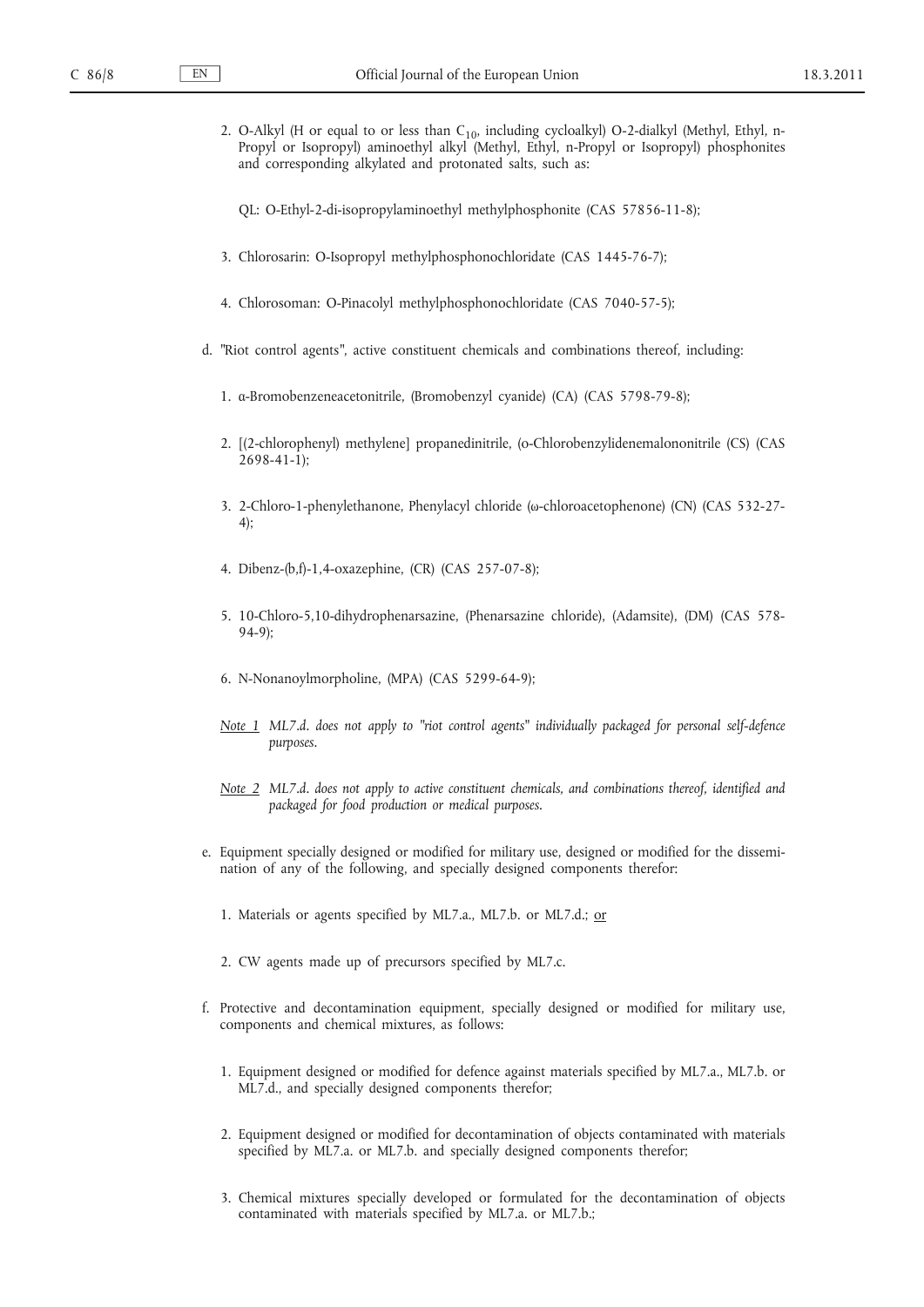- *Note ML7.f.1. includes:*
	- *a. Air conditioning units specially designed or modified for nuclear, biological or chemical filtration;*
	- *b. Protective clothing.*
- *N.B. For civil gas masks, protective and decontamination equipment, see also entry 1A004 on the EU Dual-Use List.*
- g. Equipment specially designed or modified for military use designed or modified for the detection or identification of materials specified by ML7.a., ML7.b. or ML7.d., and specially designed components therefor;

*Note ML7.g. does not apply to personal radiation monitoring dosimeters.*

*N.B. See also entry 1A004 on the EU Dual-Use List.*

- h. "Biopolymers" specially designed or processed for the detection or identification of CW agents specified by ML7.b., and the cultures of specific cells used to produce them;
- i. "Biocatalysts" for the decontamination or degradation of CW agents, and biological systems therefor, as follows:
	- 1. "Biocatalysts" specially designed for the decontamination or degradation of CW agents specified by ML7.b. resulting from directed laboratory selection or genetic manipulation of biological systems;
	- 2. Biological systems containing the genetic information specific to the production of "biocatalysts" specified by ML7.i.1., as follows:
		- a. ″Expression vectors ″;
		- b. Viruses;
		- c. Cultures of cells.

*Note 1 ML7.b. and ML7.d. do not apply to the following:*

- *a. Cyanogen chloride (CAS 506-77-4). See 1C450.a.5. on the EU Dual-Use List;*
- *b. Hydrocyanic acid (CAS 74-90-8);*
- *c. Chlorine (CAS 7782-50-5);*
- *d. Carbonyl chloride (phosgene) (CAS 75-44-5). See 1C450.a.4. on the EU Dual-Use List;*
- *e. Diphosgene (trichloromethyl-chloroformate) (CAS 503-38-8);*
- *f. Not used since 2004;*
- *g. Xylyl bromide, ortho: (CAS 89-92-9), meta: (CAS 620-13-3), para: (CAS 104-81-4);*
- *h. Benzyl bromide (CAS 100-39-0);*
- *i. Benzyl iodide (CAS 620-05-3);*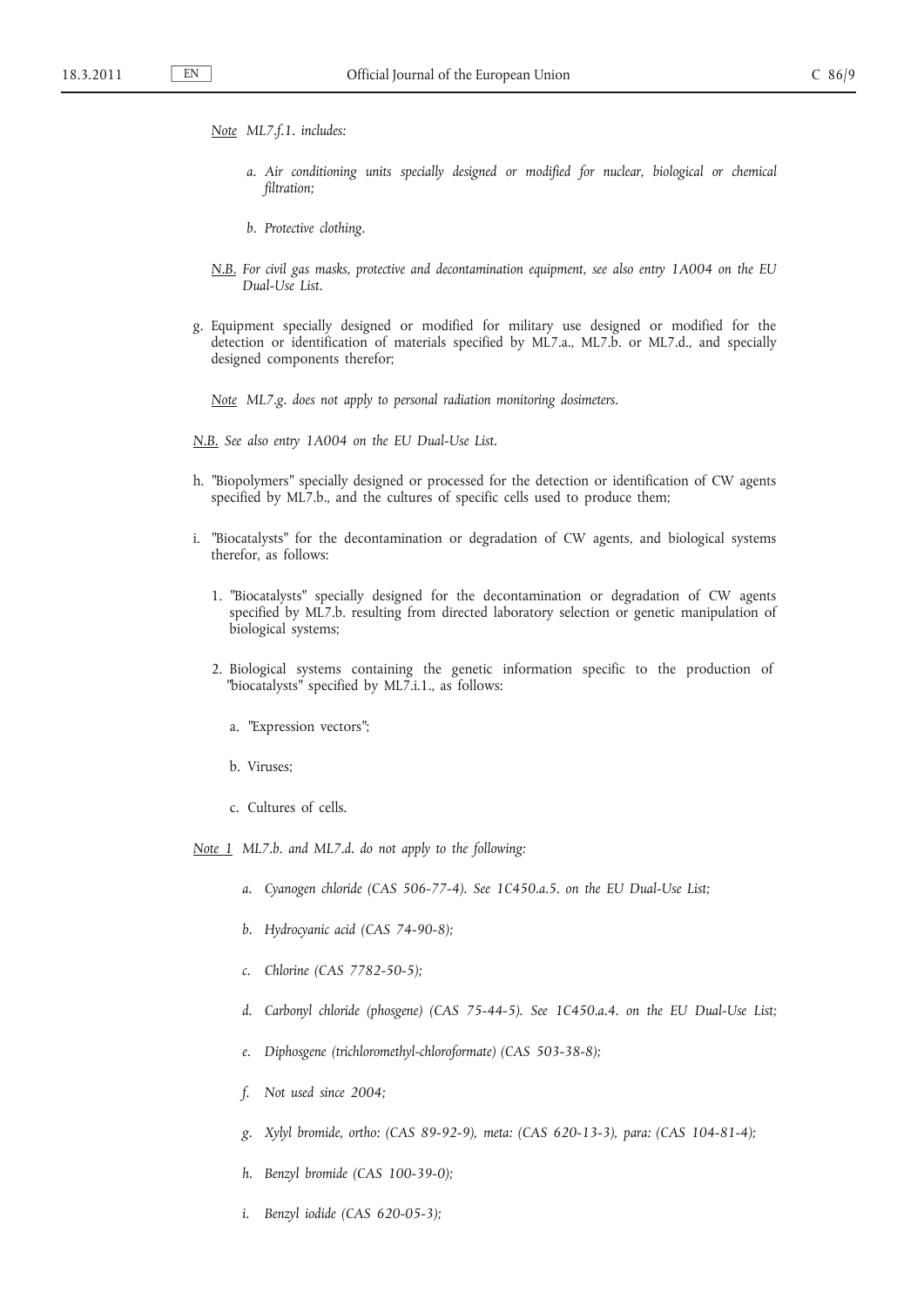- *j. Bromo acetone (CAS 598-31-2);*
- *k. Cyanogen bromide (CAS 506-68-3);*
- *l. Bromo methylethylketone (CAS 816-40-0);*
- *m. Chloro acetone (CAS 78-95-5);*
- *n. Ethyl iodoacetate (CAS 623-48-3);*
- *o. Iodo acetone (CAS 3019-04-3);*
- *p. Chloropicrin (CAS 76-06-2). See 1C450.a.7. on the EU Dual-Use List.*
- *Note 2 The cultures of cells and biological systems specified by ML7.h. and ML7.i.2. are exclusive and these sub-items do not apply to cells or biological systems for civil purposes, such as agricultural, pharmaceutical, medical, veterinary, environmental, waste management, or in the food industry.*

#### ML8 **″Energetic materials ″, and related substances, as follows:**

*N.B.1. See also 1C011 on the EU Dual-Use List.*

*N.B.2. For charges and devices, see ML4 and 1A008 on the EU Dual-Use List*

#### *Technical Notes*

- *1. For the purposes of ML8, mixture refers to a composition of two or more substances with at least one substance being listed in the ML8 sub-items.*
- *2. Any substance listed in the ML8 sub-items is subject to this list, even when utilised in an application other than that indicated. (e.g. TAGN is predominantly used as an explosive but can also be used either as a fuel or an oxidizer.)*
- a. "Explosives", as follows, and mixtures thereof:
	- 1. ADNBF (aminodinitrobenzofuroxan or 7-amino-4,6-dinitrobenzofurazane-1-oxide) (CAS 97096-78-1);
	- 2. BNCP (cis-bis (5-nitrotetrazolato) tetra amine-cobalt (III) perchlorate) (CAS 117412-28-9);
	- 3. CL-14 (diamino dinitrobenzofuroxan or 5,7-diamino-4,6-dinitrobenzofurazane-1-oxide) (CAS 117907-74-1);
	- 4. CL-20 (HNIW or Hexanitrohexaazaisowurtzitane) (CAS 135285-90-4); chlathrates of CL-20 (see also ML8.g.3. and g.4. for its "precursors");
	- 5. CP (2-(5-cyanotetrazolato) penta amine-cobalt (III) perchlorate) (CAS 70247-32-4);
	- 6. DADE (1,1-diamino-2,2-dinitroethylene, FOX7) (CAS 145250-81-3);
	- 7. DATB (diaminotrinitrobenzene) (CAS 1630-08-6);
	- 8. DDFP (1,4-dinitrodifurazanopiperazine);
	- 9. DDPO (2,6-diamino-3,5-dinitropyrazine-1-oxide, PZO) (CAS 194486-77-6);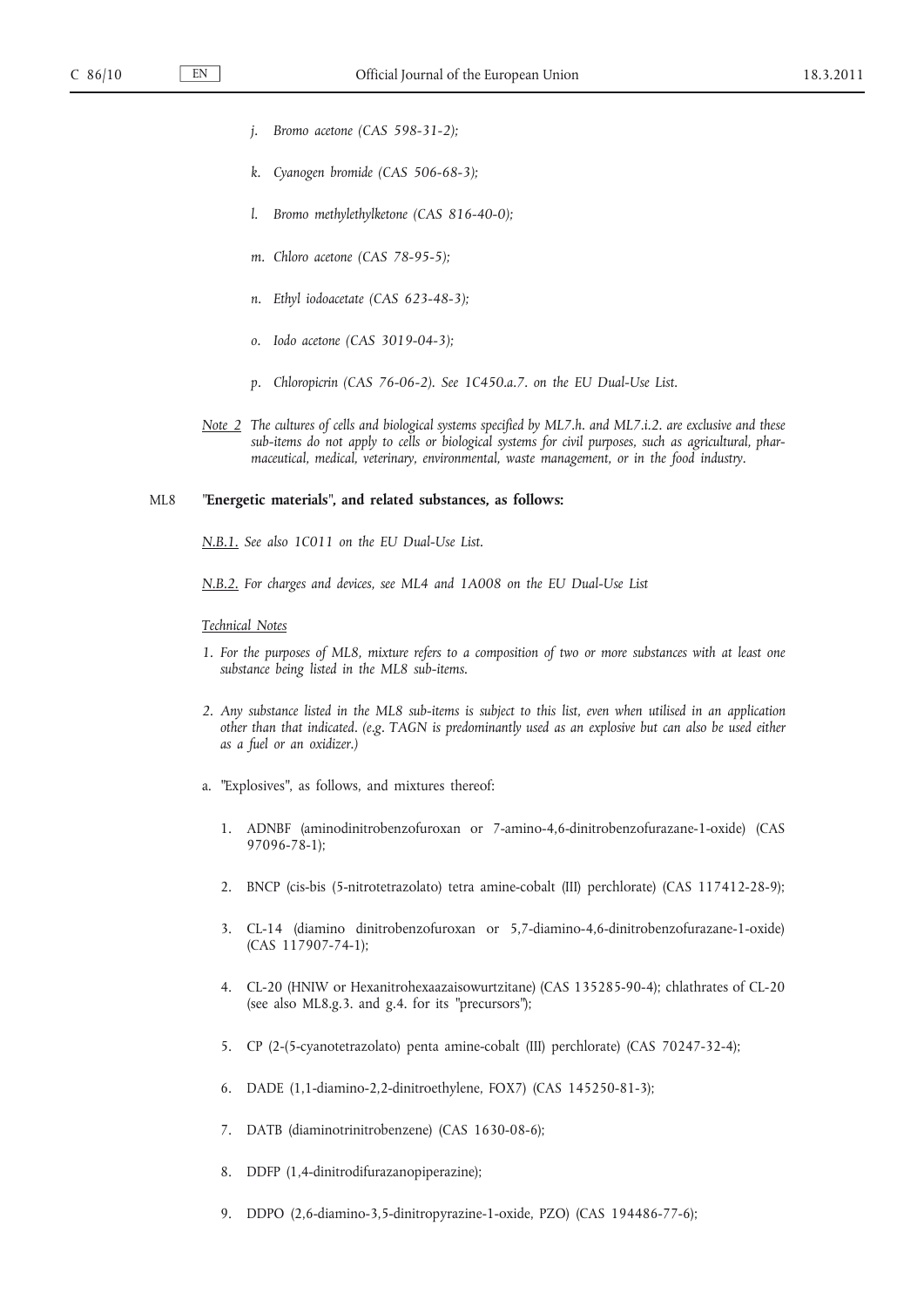- 10. DIPAM (3,3′-diamino-2,2′,4,4′,6,6′-hexanitrobiphenyl or dipicramide) (CAS 17215-44-0);
- 11. DNGU (DINGU or dinitroglycoluril) (CAS 55510-04-8);
- 12. Furazans, as follows:
	- a. DAAOF (diaminoazoxyfurazan);
	- b. DAAzF (diaminoazofurazan) (CAS 78644-90-3);
- 13. HMX and derivatives (see also ML8.g.5. for its "precursors"), as follows:
	- a. HMX (Cyclotetramethylenetetranitramine, octahydro-1,3,5,7-tetranitro-1,3,5,7-tetrazine, 1,3,5,7-tetranitro-1,3,5,7-tetraza-cyclooctane, octogen or octogene) (CAS 2691-41-0);
	- b. difluoroaminated analogs of HMX;
	- c. K-55 (2,4,6,8-tetranitro-2,4,6,8-tetraazabicyclo [3,3,0]-octanone-3, tetranitrosemiglycouril or keto-bicyclic HMX) (CAS 130256-72-3);
- 14. HNAD (hexanitroadamantane) (CAS 143850-71-9);
- 15. HNS (hexanitrostilbene) (CAS 20062-22-0);
- 16. Imidazoles as follows:
	- a. BNNII (Octahydro-2,5-bis(nitroimino)imidazo [4,5-d]imidazole);
	- b. DNI (2,4-dinitroimidazole) (CAS 5213-49-0);
	- c. FDIA (1-fluoro-2,4-dinitroimidazole);
	- d. NTDNIA (N-(2-nitrotriazolo)-2,4-dinitroimidazole);
	- e. PTIA (1-picryl-2,4,5-trinitroimidazole);
- 17. NTNMH (1-(2-nitrotriazolo)-2-dinitromethylene hydrazine);
- 18. NTO (ONTA or 3-nitro-1,2,4-triazol-5-one) (CAS 932-64-9);
- 19. Polynitrocubanes with more than four nitro groups;
- 20. PYX (2,6-Bis(picrylamino)-3,5-dinitropyridine) (CAS 38082-89-2);
- 21. RDX and derivatives, as follows:
	- a. RDX (cyclotrimethylenetrinitramine, cyclonite, T4, hexahydro-1,3,5-trinitro-1,3,5 triazine, 1,3,5-trinitro-1,3,5-triaza-cyclohexane, hexogen or hexogene) (CAS 121-82-4);
	- b. Keto-RDX (K-6 or 2,4,6-trinitro-2,4,6-triazacyclohexanone) (CAS 115029-35-1);
- 22. TAGN (triaminoguanidinenitrate) (CAS 4000-16-2);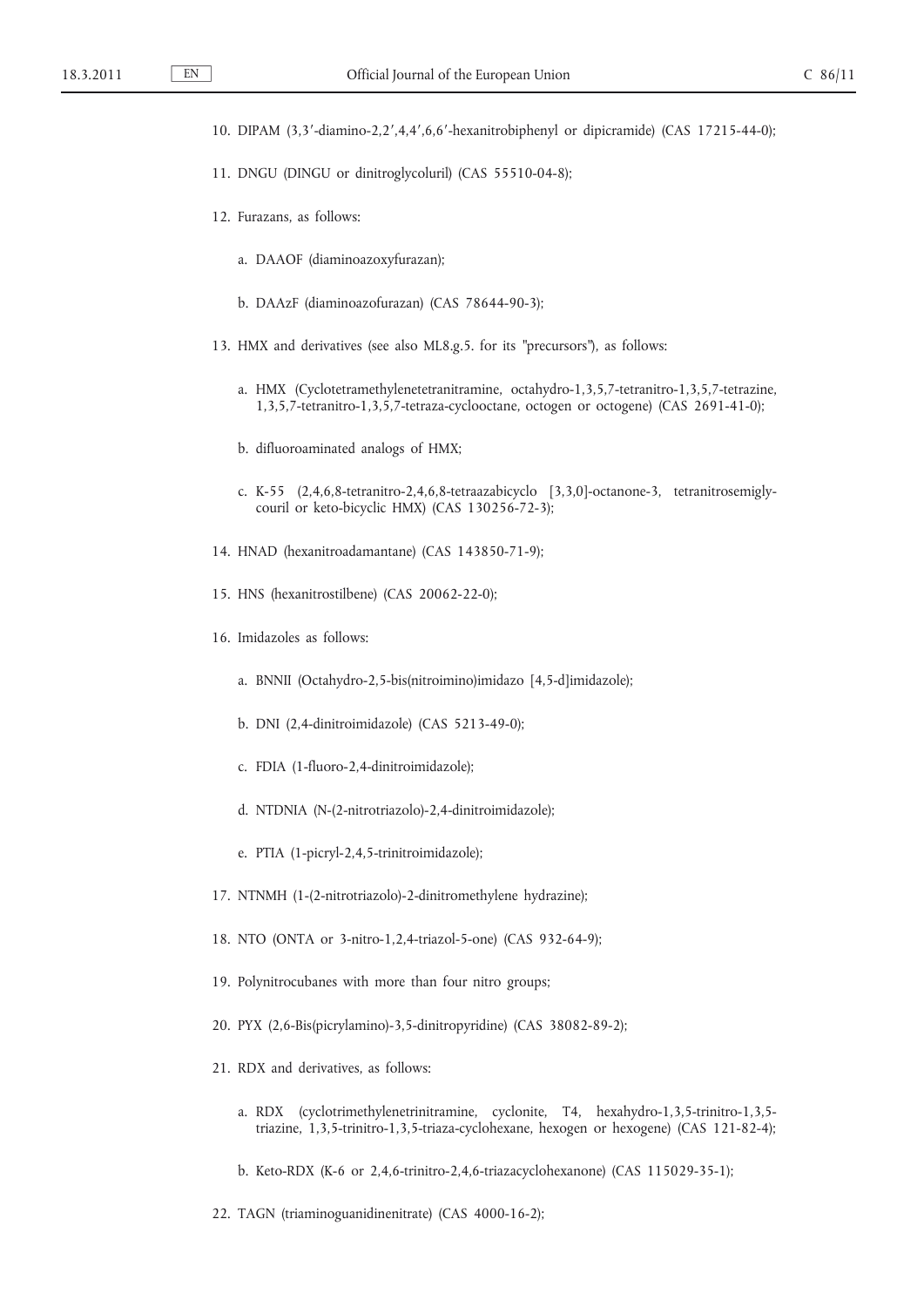- 23. TATB (triaminotrinitrobenzene) (CAS 3058-38-6) (see also ML8.g.7 for its "precursors");
- 24. TEDDZ (3,3,7,7-tetrabis(difluoroamine) octahydro-1,5-dinitro-1,5-diazocine);
- 25. Tetrazoles, as follows:
	- a. NTAT (nitrotriazol aminotetrazole);
	- b. NTNT (1-N-(2-nitrotriazolo)-4-nitrotetrazole);
- 26. Tetryl (trinitrophenylmethylnitramine) (CAS 479-45-8);
- 27. TNAD (1,4,5,8-tetranitro-1,4,5,8-tetraazadecalin) (CAS 135877-16-6) (see also ML8.g.6. for its "precursors");
- 28. TNAZ (1,3,3-trinitroazetidine) (CAS 97645-24-4) (see also ML8.g.2. for its "precursors");
- 29. TNGU (SORGUYL or tetranitroglycoluril) (CAS 55510-03-7);
- 30. TNP (1,4,5,8-tetranitro-pyridazino[4,5-d]pyridazine) (CAS 229176-04-9);
- 31. Triazines, as follows:
	- a. DNAM (2-oxy-4,6-dinitroamino-s-triazine) (CAS 19899-80-0);
	- b. NNHT (2-nitroimino-5-nitro-hexahydro-1,3,5-triazine) (CAS 130400-13-4);
- 32. Triazoles, as follows:
	- a. 5-azido-2-nitrotriazole;
	- b. ADHTDN (4-amino-3,5-dihydrazino-1,2,4-triazole dinitramide) (CAS 1614-08-0);
	- c. ADNT (1-amino-3,5-dinitro-1,2,4-triazole);
	- d. BDNTA ([bis-dinitrotriazole]amine);
	- e. DBT (3,3′-dinitro-5,5-bi-1,2,4-triazole) (CAS 30003-46-4);
	- f. DNBT (dinitrobistriazole) (CAS 70890-46-9);
	- g. Not used since 2010;
	- h. NTDNT (1-N-(2-nitrotriazolo) 3,5-dinitrotriazole);
	- i. PDNT (1-picryl-3,5-dinitrotriazole);
	- j. TACOT (tetranitrobenzotriazolobenzotriazole) (CAS 25243-36-1);
- 33. Explosives not listed elsewhere in ML8.a. and having any of the following:
	- a. Detonation velocity exceeding  $8700$  m/s, at maximum density, or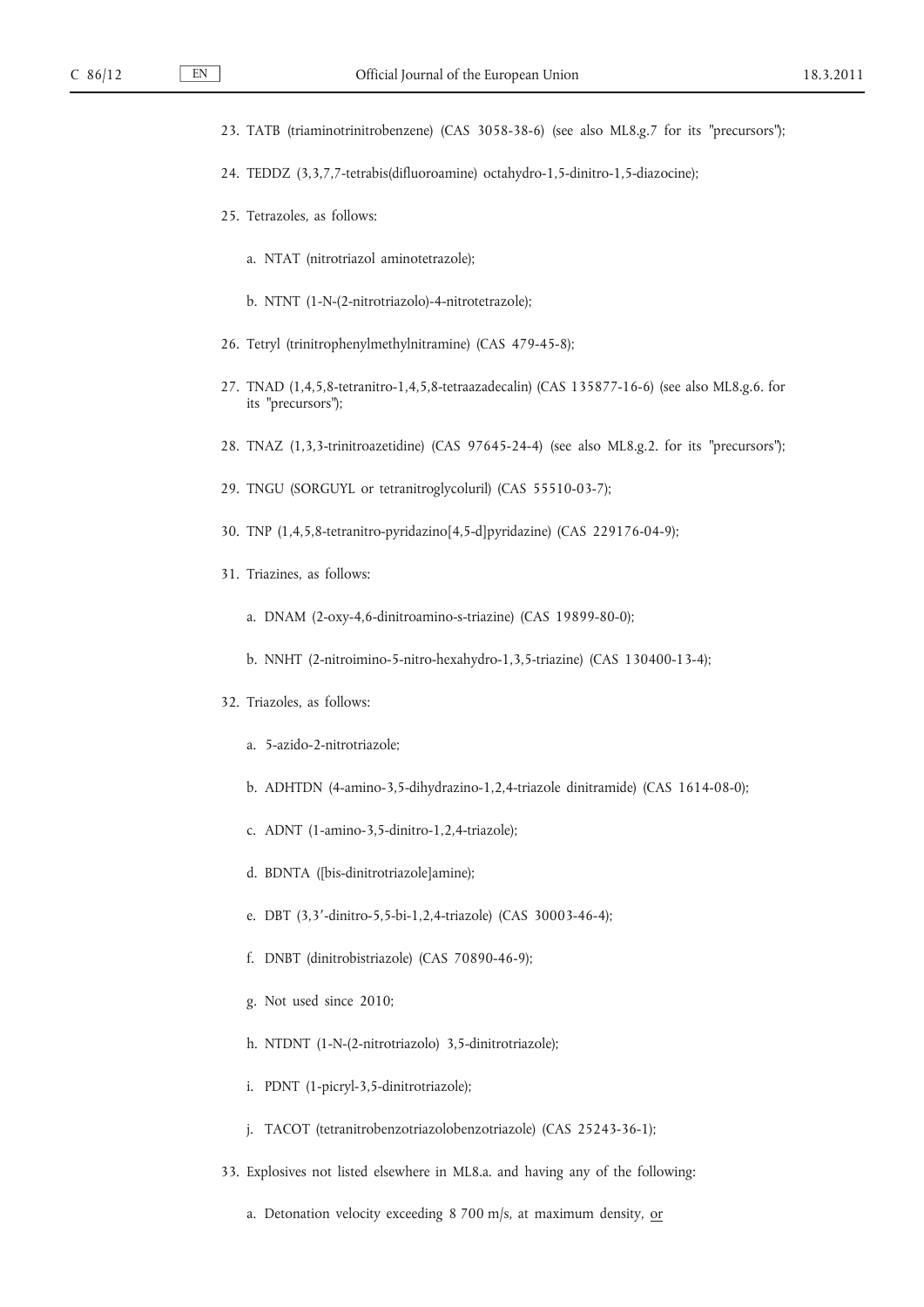- b. Detonation pressure exceeding 34 GPa (340 kbar);
- 34. Organic explosives not listed elsewhere in ML8.a. and having all the following:
	- a. Yielding detonation pressures of 25 GPa (250 kbar) or more and
	- b. Remaining stable at temperatures of 523 K (250 °C) or higher for periods of five minutes or longer;
- b. "Propellants" as follows:
	- 1. Any United Nations (UN) Class 1.1 solid "propellant" with a theoretical specific impulse (under standard conditions) of more than 250 seconds for non-metallised, or more than 270 seconds for aluminised compositions;
	- 2. Any UN Class 1.3 solid "propellant" with a theoretical specific impulse (under standard conditions) of more than 230 seconds for non-halogenised, 250 seconds for non-metallised compositions and 266 seconds for metallised compositions;
	- 3. "Propellants" having a force constant of more than 1 200 kJ/kg;
	- 4. "Propellants" that can sustain a steady-state linear burning rate of more than 38 mm/s under standard conditions (as measured in the form of an inhibited single strand) of 6,89 MPa (68,9 bar) pressure and 294 K (21 °C);
	- 5. Elastomer Modified Cast Double Base (EMCDB) ″propellants ″ with extensibility at maximum stress of more than 5 % at 233 K ( $-$  40 °C);
	- 6. Any "propellant" containing substances specified by ML8.a.
	- 7. ″Propellants ″, not specified elsewhere in the EU Common Military List, specially designed for military use;
- c. ″Pyrotechnics ″, fuels and related substances, as follows, and mixtures thereof:
	- 1. Aircraft fuels specially formulated for military purposes;
	- 2. Alane (aluminum hydride) (CAS 7784-21-6);
	- 3. Carboranes; decaborane (CAS 17702-41-9); pentaboranes (CAS 19624-22-7 and 18433-84- 6) and their derivatives;
	- 4. Hydrazine and derivatives, as follows (see also ML8.d.8. and d.9. for oxidising hydrazine derivatives):
		- a. Hydrazine (CAS 302-01-2) in concentrations of 70 % or more;
		- b. Monomethyl hydrazine (CAS 60-34-4);
		- c. Symmetrical dimethyl hydrazine (CAS 540-73-8);
		- d. Unsymmetrical dimethyl hydrazine (CAS 57-14-7);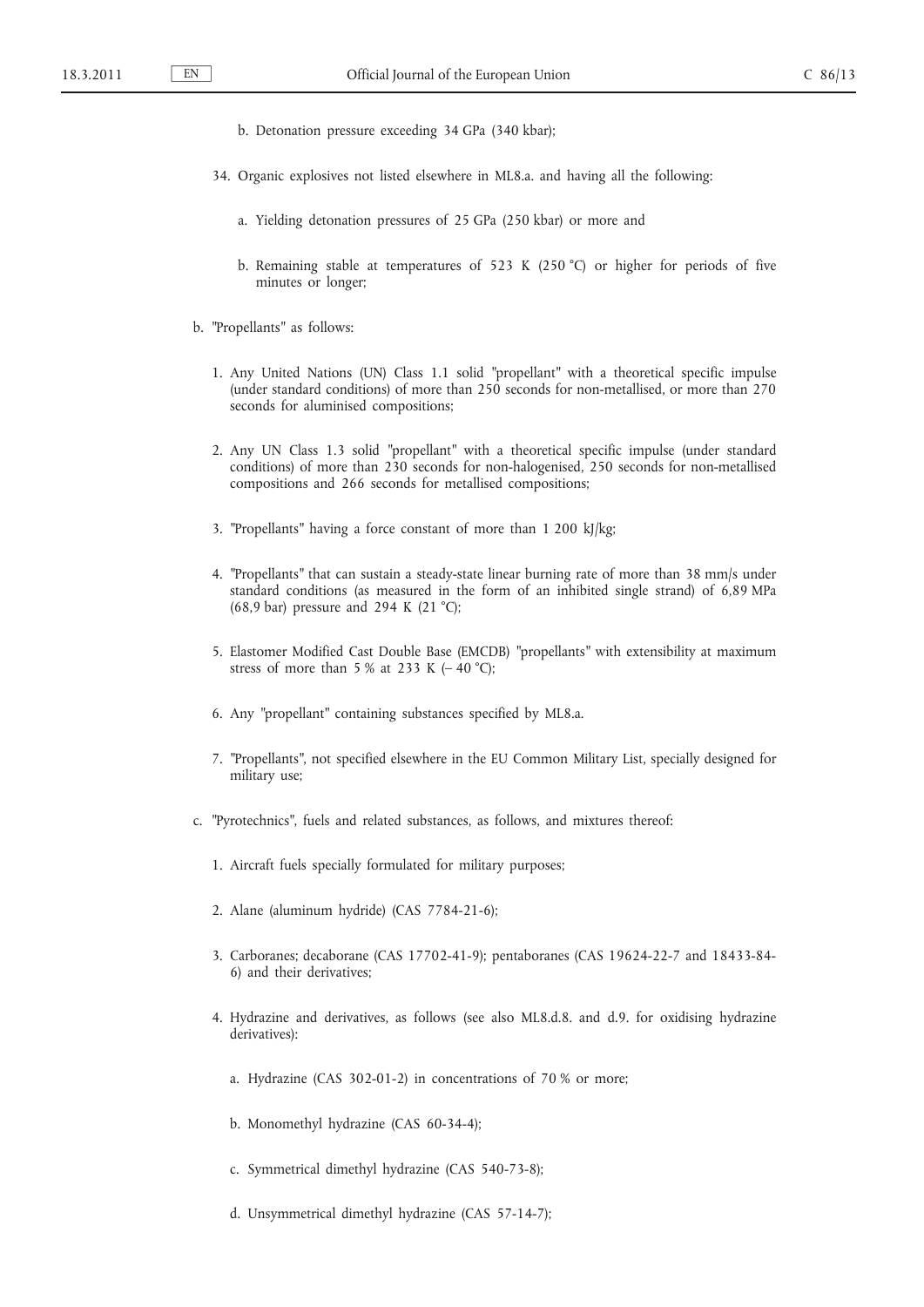- 5. Metal fuels in particle form whether spherical, atomised, spheroidal, flaked or ground, manufactured from material consisting of 99 % or more of any of the following:
	- a. Metals as follows and mixtures thereof:
		- 1. Beryllium (CAS 7440-41-7) in particle sizes of less than 60 μm;
		- 2. Iron powder (CAS 7439-89-6) with particle size of 3 μm or less produced by reduction of iron oxide with hydrogen;
	- b. Mixtures containing any of the following:
		- 1. Zirconium (CAS 7440-67-7), magnesium (CAS 7439-95-4) or alloys of these in particle sizes of less than 60 μm; or
		- 2. Boron (CAS 7440-42-8) or boron carbide (CAS 12069-32-8) fuels of 85 % purity or higher and particle sizes of less than 60 μm;
- 6. Military materials, containing thickeners for hydrocarbon fuels, specially formulated for use in flame throwers or incendiary munitions, such as metal stearates or palmates (e.g. octal (CAS 637-12-7)) and M1, M2, and M3 thickeners;
- 7. Perchlorates, chlorates and chromates, composited with powdered metal or other high energy fuel components;
- 8. Spherical aluminium powder (CAS 7429-90-5) with a particle size of 60 μm or less, manufactured from material with an aluminium content of 99 % or more;
- 9. Titanium subhydride (TiH<sub>n</sub>) of stoichiometry equivalent to  $n = 0.65$  to 1,68.
- *Note 1 Aircraft fuels specified by ML8.c.1. are finished products, not their constituents.*
- *Note 2 ML8.c.4.a. does not apply to hydrazine mixtures specially formulated for corrosion control.*
- *Note 3 ML8.c.5. applies to explosives and fuels, whether or not the metals or alloys are encapsulated in aluminium, magnesium, zirconium, or beryllium.*
- *Note 4 ML8.c.5.b.2. does not apply to boron and boron carbide enriched with boron-10 (20 % or more of total boron-10 content).*
- *Note 5 ML8.c.5.b. only applies to metal fuels in particle form when they are mixed with other substances to form a mixture formulated for military purposes such as liquid propellant slurries, solid propellants, or pyrotechnic mixtures.*
- d. Oxidizers as follows, and mixtures thereof:
	- 1. ADN (ammonium dinitramide or SR 12) (CAS 140456-78-6);
	- 2. AP (ammonium perchlorate) (CAS 7790-98-9);
	- 3. Compounds composed of fluorine and any of the following:
		- a. Other halogens;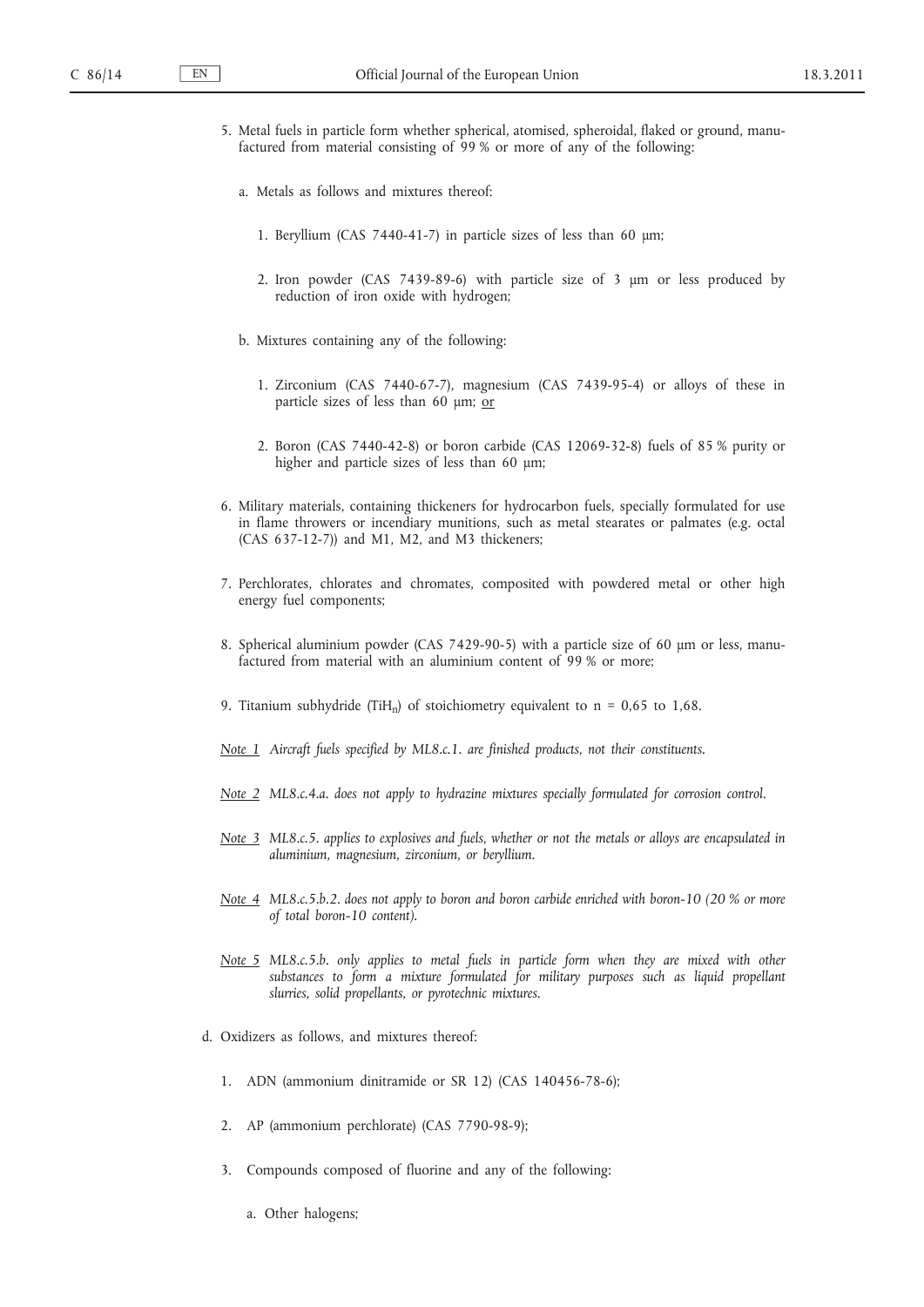- b. Oxygen; or
- c. Nitrogen;
- *Note 1 ML8.d.3 does not apply to chlorine trifluoride (CAS 7790-91-2).*

*Note 2 ML8.d.3 does not apply to nitrogen trifluoride (CAS 7783-54-2) in its gaseous state.*

- 4. DNAD (1,3-dinitro-1,3-diazetidine) (CAS 78246-06-7);
- 5. HAN (hydroxylammonium nitrate) (CAS 13465-08-2);
- 6. HAP (hydroxylammonium perchlorate) (CAS 15588-62-2);
- 7. HNF (hydrazinium nitroformate) (CAS 20773-28-8);
- 8. Hydrazine nitrate (CAS 37836-27-4);
- 9. Hydrazine perchlorate (CAS 27978-54-7);
- 10. Liquid oxidisers comprised of or containing inhibited red fuming nitric acid (IRFNA) (CAS 8007-58-7);

*Note ML8.d.10 does not apply to non-inhibited fuming nitric acid.*

- e. Binders, plasticisers, monomers and polymers, as follows:
	- 1. AMMO (azidomethylmethyloxetane and its polymers) (CAS 90683-29-7) (see also ML8.g.1. for its "precursors");
	- 2. BAMO (bisazidomethyloxetane and its polymers) (CAS 17607-20-4) (see also ML8.g.1. for its ″precursors ″);
	- 3. BDNPA (bis (2,2-dinitropropyl)acetal) (CAS 5108-69-0);
	- 4. BDNPF (bis (2,2-dinitropropyl)formal) (CAS 5917-61-3);
	- 5. BTTN (butanetrioltrinitrate) (CAS 6659-60-5) (see also ML8.g.8. for its "precursors");
	- 6. Energetic monomers, plasticizers or polymers, specially formulated for military use and containing any of the following;
		- a. Nitro groups;
		- b. Azido groups;
		- c. Nitrate groups;
		- d. Nitrataza groups; or
		- e. Difluoroamino groups;
	- 7. FAMAO (3-difluoroaminomethyl-3-azidomethyl oxetane) and its polymers;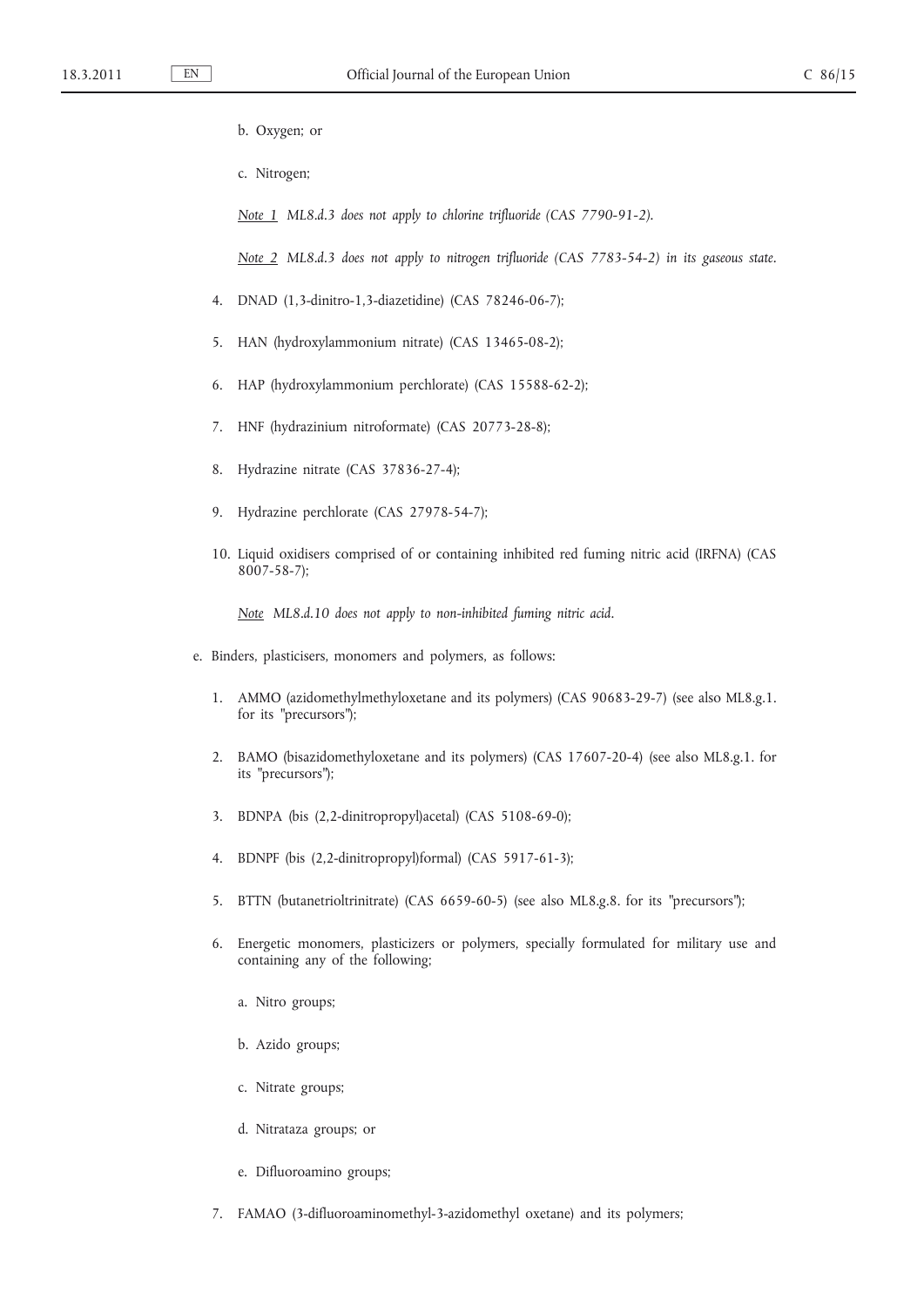- 8. FEFO (bis-(2-fluoro-2,2-dinitroethyl) formal) (CAS 17003-79-1);
- 9. FPF-1 (poly-2,2,3,3,4,4-hexafluoropentane-1,5-diol formal) (CAS 376-90-9);
- 10. FPF-3 (poly-2,4,4,5,5,6,6-heptafluoro-2-tri-fluoromethyl-3-oxaheptane-1,7-diol formal);
- 11. GAP (glycidylazide polymer) (CAS 143178-24-9) and its derivatives;
- 12. HTPB (hydroxyl terminated polybutadiene) with a hydroxyl functionality equal to or greater than 2,2 and less than or equal to 2,4, a hydroxyl value of less than 0,77 meq/g, and a viscosity at 30 °C of less than 47 poise (CAS 69102-90-5);
- 13. Alcohol functionalised poly(epichlorohydrin) with a molecular weight less than 10 000, as follows:
	- a. Poly(epichlorohydrindiol);
	- b. Poly(epichlorohydrintriol)
- 14. NENAs (nitratoethylnitramine compounds) (CAS 17096-47-8, 85068-73-1, 82486-83-7, 82486-82-6 and 85954-06-9);
- 15. PGN (poly-GLYN, polyglycidylnitrate or poly(nitratomethyl oxirane) (CAS 27814-48-8);
- 16. Poly-NIMMO (poly nitratomethylmethyloxetane) or poly-NMMO (poly[3-Nitratomethyl-3 methyloxetane]) (CAS 84051-81-0);
- 17. Polynitroorthocarbonates;
- 18. TVOPA (1,2,3-tris[1,2-bis(difluoroamino)ethoxy] propane or tris vinoxy propane adduct) (CAS 53159-39-0).
- f. "Additives" as follows:
	- 1. Basic copper salicylate (CAS 62320-94-9);
	- 2. BHEGA (bis-(2-hydroxyethyl) glycolamide) (CAS 17409-41-5);
	- 3. BNO (butadienenitrileoxide) (CAS 9003-18-3);
	- 4. Ferrocene derivatives as follows:
		- a. Butacene (CAS 125856-62-4);
		- b. Catocene (2,2-bis-ethylferrocenyl propane) (CAS 37206-42-1);
		- c. Ferrocene carboxylic acids including:

Ferrocene carboxylic acid (CAS 1271-42-7), 1,1′-Ferrocenedicarboxylic acid (CAS 1293-87-4);

- d. n-butyl-ferrocene (CAS 31904-29-7);
- e. Other adducted polymer ferrocene derivatives;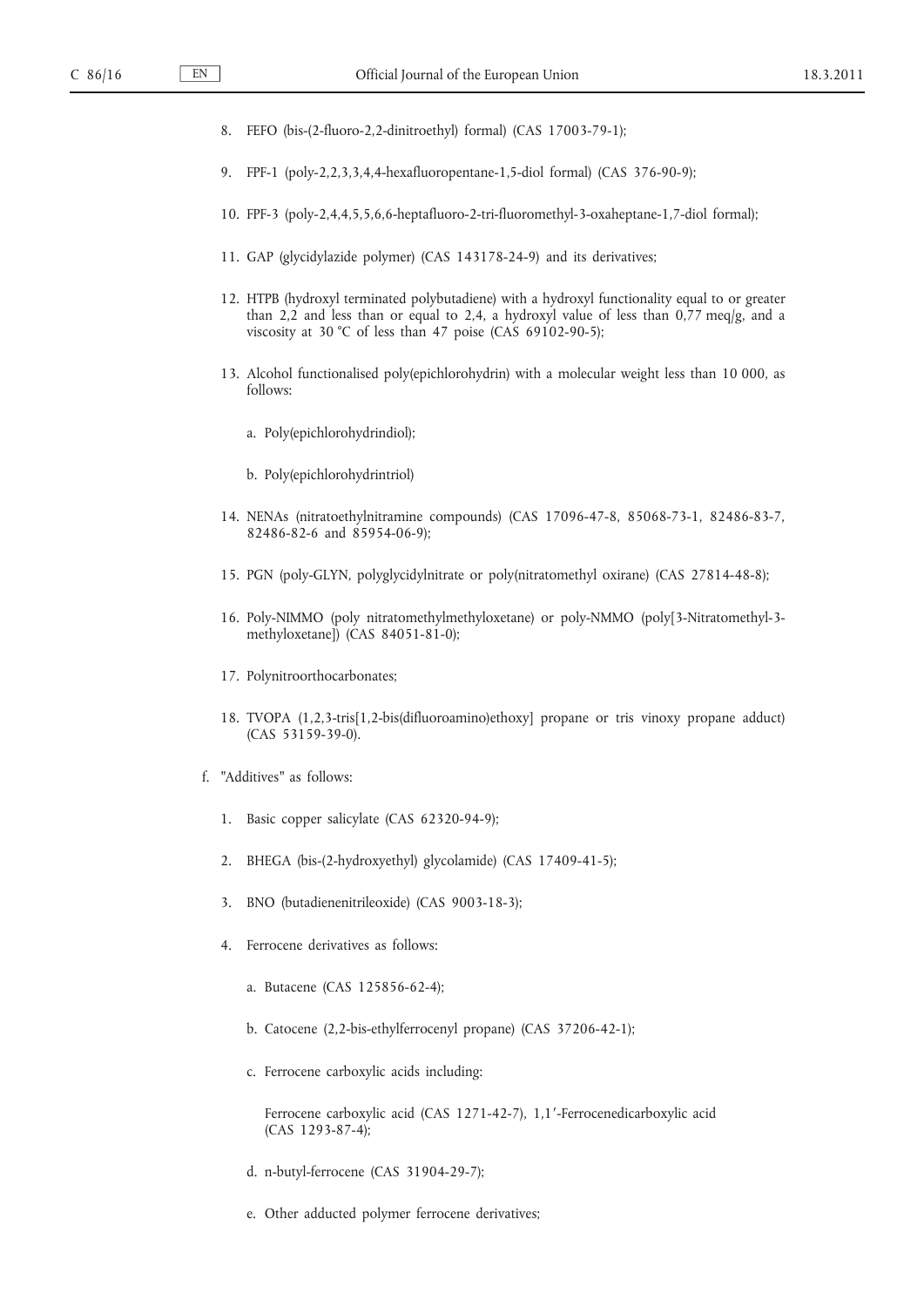- 5. Lead beta-resorcylate (CAS 20936-32-7);
- 6. Lead citrate (CAS 14450-60-3);
- 7. Lead-copper chelates of beta-resorcylate or salicylates (CAS 68411-07-4);
- 8. Lead maleate (CAS 19136-34-6);
- 9. Lead salicylate (CAS 15748-73-9);
- 10. Lead stannate (CAS 12036-31-6);
- 11. MAPO (tris-1-(2-methyl)aziridinyl phosphine oxide) (CAS 57-39-6); BOBBA 8 (bis(2-methyl aziridinyl) 2-(2-hydroxypropanoxy) propylamino phosphine oxide); and other MAPO derivatives;
- 12. Methyl BAPO (bis(2-methyl aziridinyl) methylamino phosphine oxide) (CAS 85068-72-0);
- 13. N-methyl-p-nitroaniline (CAS 100-15-2);
- 14. 3-Nitraza-1,5-pentane diisocyanate (CAS 7406-61-9);
- 15. Organo-metallic coupling agents as follows:
	- a. Neopentyl[diallyl]oxy, tri[dioctyl]phosphato-titanate (CAS 103850-22-2); also known as titanium IV, 2,2[bis 2-propenolato-methyl, butanolato, tris (dioctyl) phosphato] (CAS 110438-25-0); or LICA 12 (CAS 103850-22-2);
	- b. Titanium IV, [(2-propenolato-1) methyl, n-propanolatomethyl] butanolato-1, tris[dioctyl] pyrophosphate or KR3538;
	- c. Titanium IV, [(2-propenolato-1)methyl, n-propanolatomethyl] butanolato-1, tris(dioctyl)phosphate;
- 16. Polycyanodifluoroaminoethyleneoxide;
- 17. Polyfunctional aziridine amides with isophthalic, trimesic (BITA or butylene imine trimesamide), isocyanuric or trimethyladipic backbone structures and 2-methyl or 2-ethyl substitutions on the aziridine ring;
- 18. Propyleneimine (2-methylaziridine) (CAS 75-55-8);
- 19. Superfine iron oxide (Fe<sub>2</sub>O<sub>3</sub>) (CAS 1317-60-8) with a specific surface area more than  $250 \text{ m}^2/\text{g}$  and an average particle size of 3,0 nm or less;
- 20. TEPAN (tetraethylenepentaamineacrylonitrile) (CAS 68412-45-3); cyanoethylated polyamines and their salts;
- 21. TEPANOL (tetraethylenepentaamineacrylonitrileglycidol) (CAS 68412-46-4); cyanoethylated polyamines adducted with glycidol and their salts;
- 22. TPB (triphenyl bismuth) (CAS 603-33-8).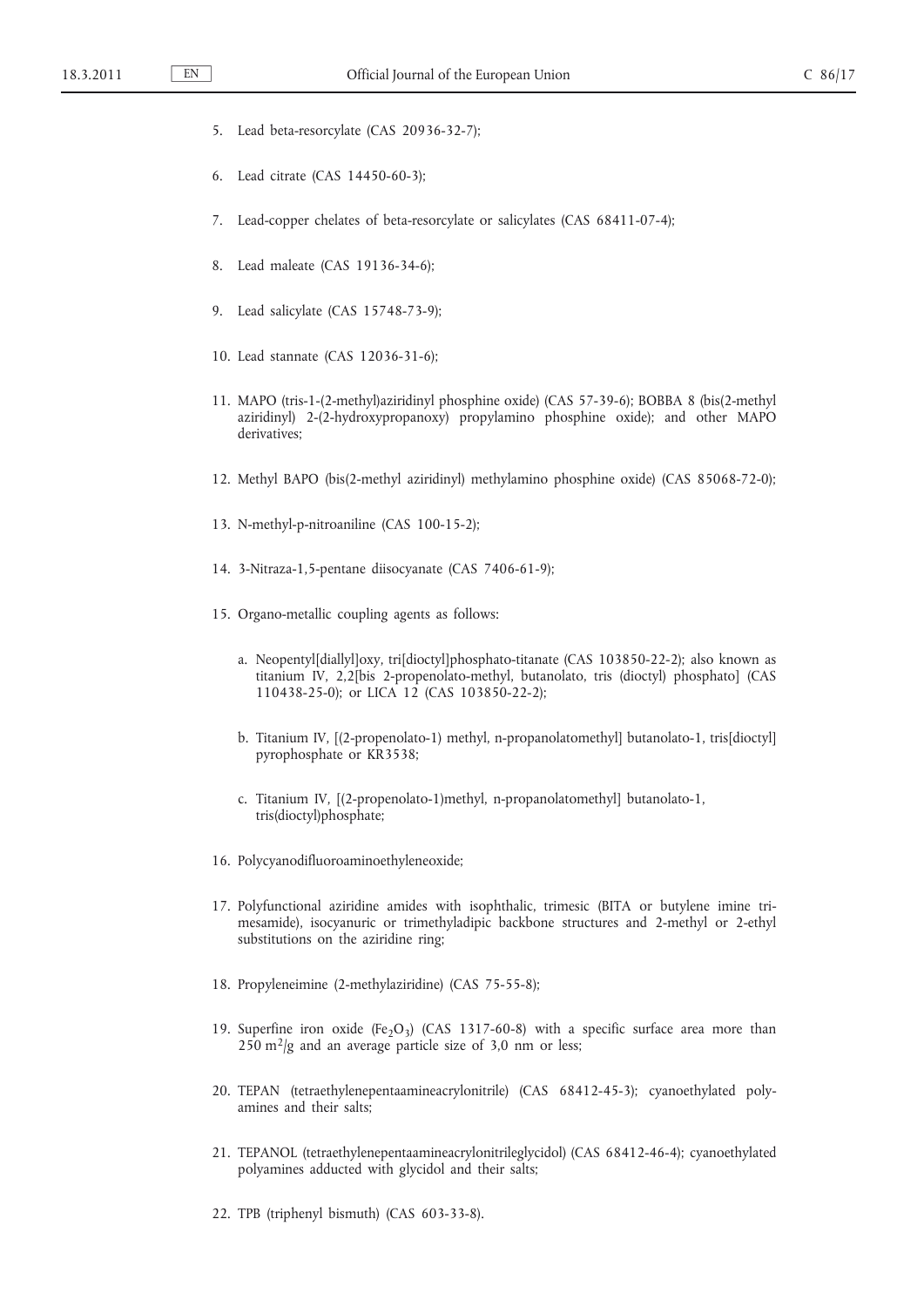g. ″Precursors ″, as follows:

*N.B. In ML8.g. the references are to specified ″Energetic Materials ″ manufactured from these substances.*

- 1. BCMO (bischloromethyloxetane) (CAS 142173-26-0) (see also ML8.e.1. and e.2.);
- 2. Dinitroazetidine-t-butyl salt (CAS 125735-38-8) (see also ML8.a.28.);
- 3. HBIW (hexabenzylhexaazaisowurtzitane) (CAS 124782-15-6) (see also ML8.a.4.);
- 4. TAIW (tetraacetyldibenzylhexaazaisowurtzitane) (see also ML8.a.4.) (CAS 182763-60-6);
- 5. TAT (1,3,5,7 tetraacetyl-1,3,5,7,-tetraaza cyclo-octane) (CAS 41378-98-7) (see also ML8.a.13.);
- 6. 1,4,5,8-tetraazadecalin (CAS 5409-42-7) (see also ML8.a.27.);
- 7. 1,3,5-trichlorobenzene (CAS 108-70-3) (see also ML8.a.23.);
- 8. 1,2,4-trihydroxybutane (1,2,4-butanetriol) (CAS 3068-00-6) (see also ML8.e.5.).
- *Note 5 Not used since 2009*
- *Note 6 ML8 does not apply to the following substances unless they are compounded or mixed with the ″energetic material ″ specified by ML8.a. or powdered metals specified by ML8.c.:*
	- *a. Ammonium picrate (CAS 131-74-8);*
	- *b. Black powder;*
	- *c. Hexanitrodiphenylamine (CAS 131-73-7);*
	- *d. Difluoroamine(CAS 10405-27-3);*
	- *e. Nitrostarch (CAS9056-38-6);*
	- *f. Potassium nitrate (CAS 7757-79-1);*
	- *g. Tetranitronaphthalene;*
	- *h. Trinitroanisol;*
	- *i. Trinitronaphthalene;*
	- *j. Trinitroxylene;*
	- *k. N-pyrrolidinone; 1-methyl-2-pyrrolidinone (CAS 872-50-4);*
	- *l. Dioctylmaleate (CAS 142-16-5);*
	- *m. Ethylhexylacrylate (CAS 103-11-7);*
	- *n. Triethylaluminium (TEA) (CAS 97-93-8), trimethylaluminium (TMA) (CAS 75-24-1), and other pyrophoric metal alkyls and aryls of lithium, sodium, magnesium, zinc or boron;*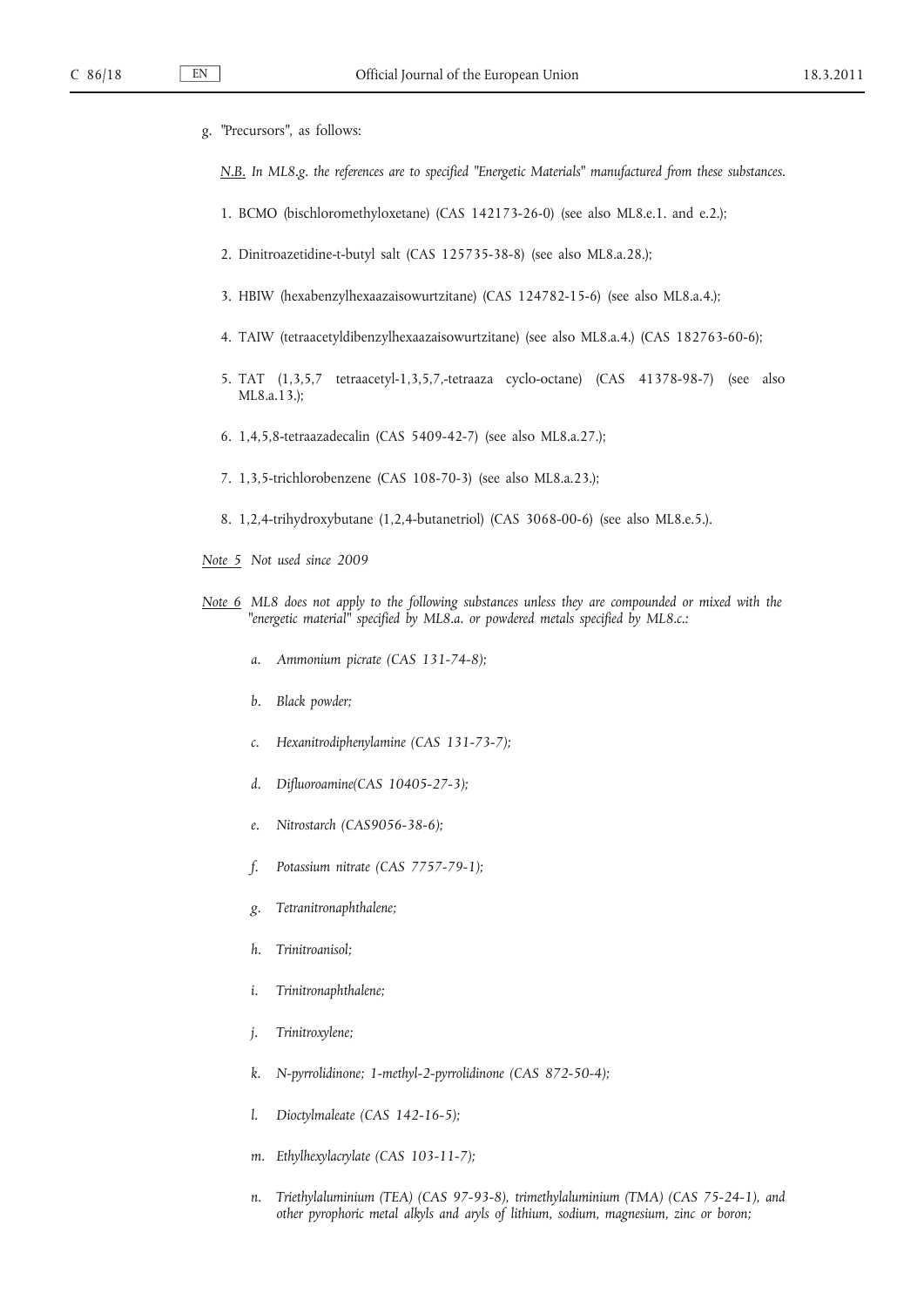- *o. Nitrocellulose (CAS 9004-70-0);*
- *p. Nitroglycerin (or glyceroltrinitrate, trinitroglycerine) (NG) (CAS 55-63-0);*
- *q. 2,4,6-trinitrotoluene (TNT) (CAS 118-96-7);*
- *r. Ethylenediaminedinitrate (EDDN) (CAS 20829-66-7);*
- *s. Pentaerythritoltetranitrate (PETN) (CAS 78-11-5);*
- *t. Lead azide (CAS 13424-46-9), normal lead styphnate(CAS 15245-44-0) and basic lead styphnate (CAS 12403-82-6), and primary explosives or priming compositions containing azides or azide complexes;*
- *u. Triethyleneglycoldinitrate (TEGDN)(CAS 111-22-8);*
- *v. 2,4,6-trinitroresorcinol (styphnic acid) (CAS 82-71-3);*
- *w. Diethyldiphenylurea (CAS 85-98-3); dimethyldiphenylurea(CAS 611-92-7); methylethyldiphenyl urea [Centralites];*
- *x. N,N-diphenylurea (unsymmetrical diphenylurea) (CAS 603-54-3);*
- *y. Methyl-N,N-diphenylurea (methyl unsymmetrical diphenylurea)(CAS 13114-72-2);*
- *z. Ethyl-N,N-diphenylurea (ethyl unsymmetrical diphenylurea) (CAS 64544-71-4);*
- *aa. 2-Nitrodiphenylamine (2-NDPA)(CAS 119-75-5);*
- *bb. 4-Nitrodiphenylamine (4-NDPA)(CAS 836-30-6);*
- *cc. 2,2-dinitropropanol (CAS 918-52-5);*
- *dd. Nitroguanidine (CAS 556-88-7) (see 1C011.d. on the EU Dual-Use List).*

## ML9 **Vessels of war (surface or underwater), special naval equipment, accessories, components and other surface vessels, as follows:**

*N.B. For guidance and navigation equipment, see ML11.*

- a. Vessels and components, as follows:
	- 1. Vessels (surface or underwater) specially designed or modified for military use, regardless of current state of repair or operating condition, and whether or not they contain weapon delivery systems or armour, and hulls or parts of hulls for such vessels, and components therefor specially designed for military use;
	- 2. Surface vessels, other than those specified in ML9.a.1., having any of the following, fixed or integrated into the vessel:
		- a. Automatic weapons having a calibre of 12,7 mm or greater specified in ML1., or weapons specified in ML2., ML4., ML12. or ML19., or ′mountings′ or hard points for such weapons;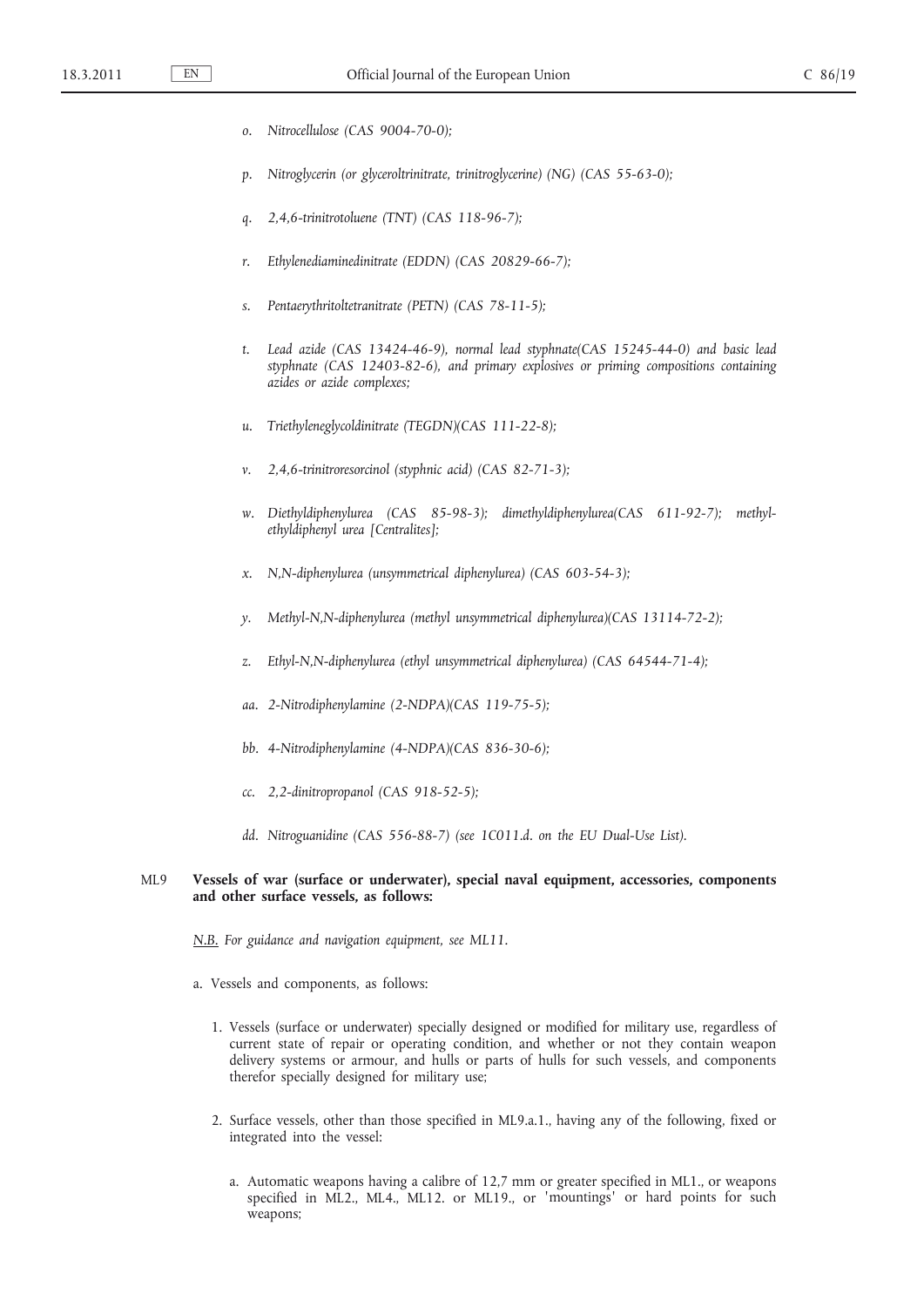#### *Technical Note*

*′Mountings ′ refers to weapon mounts or structural strengthening for the purpose of installing weapons.*

- b. Fire control systems specified in ML5.;
- c. Having all of the following:
	- 1. 'Chemical, Biological, Radiological and Nuclear (CBRN) protection'; and
	- 2. 'Pre-wet or wash down system' designed for decontamination purposes; or

### *Technical Notes*

- 1. *'CBRN protection'* is a self contained interior space containing features such as over-pres*surization, isolation of ventilation systems, limited ventilation openings with CBRN filters and limited personnel access points incorporating air-locks.*
- *2. ′Pre-wet or wash down system ′ is a seawater spray system capable of simultaneously wetting the exterior superstructure and decks of a vessel.*
- d. Active weapon countermeasure systems specified in ML4.b., ML5.c. or ML11.a. and having any of the following:
	- 1. ′CBRN protection ′;
	- 2. Hull and superstructure, specially designed to reduce the radar cross section;
	- 3. Thermal signature reduction devices, (e.g., an exhaust gas cooling system), excluding those specially designed to increase overall power plant efficiency or to reduce the environmental impact; or
	- 4. A degaussing system designed to reduce the magnetic signature of the whole vessel;
- b. Engines and propulsion systems, as follows, specially designed for military use and components therefor specially designed for military use:
	- 1. Diesel engines specially designed for submarines and having all of the following:
		- a. Power output of 1,12 MW (1 500 hp) or more; and
		- b. Rotary speed of 700 rpm or more;
	- 2. Electric motors specially designed for submarines and having all of the following:
		- a. Power output of more than 0,75 MW (1 000 hp);
		- b. Quick reversing;
		- c. Liquid cooled; and
		- d. Totally enclosed;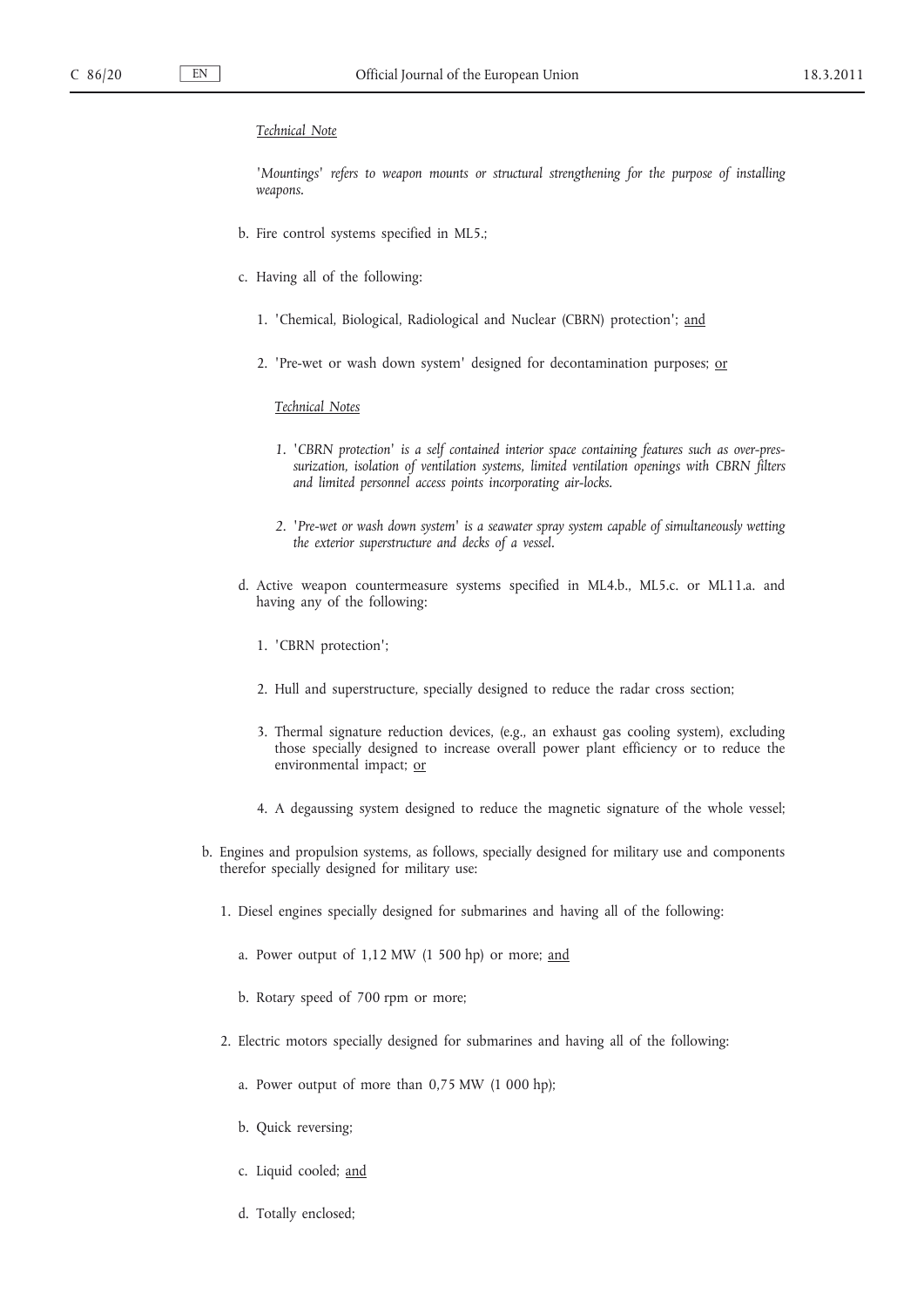- 3. Non-magnetic diesel engines having all of the following:
	- a. Power output of 37,3 kW (50 hp) or more; and
	- b. Non-magnetic content in excess of 75 % of total mass;
- 4. 'Air Independent Propulsion' (AIP) systems specially designed for submarines;

#### *Technical Note*

*<sup>′</sup>Air Independent Propulsion<sup>'</sup> (AIP) allows a submerged submarine to operate its propulsion system, without access to atmospheric oxygen, for a longer time than the batteries would have otherwise allowed. For the purposes of ML9.b.4., AIP does not include nuclear power.*

- c. Underwater detection devices, specially designed for military use, controls therefor and components therefor specially designed for military use;
- d. Anti-submarine nets and anti-torpedo nets, specially designed for military use;
- e. Not used since 2003;
- f. Hull penetrators and connectors, specially designed for military use, that enable interaction with equipment external to a vessel, and components therefor specially designed for military use;
	- *Note ML9.f. includes connectors for vessels which are of the single-conductor, multi-conductor, coaxial or waveguide type, and hull penetrators for vessels, both of which are capable of remaining impervious*  to leakage from without and of retaining required characteristics at marine depths exceeding 100 m; and fibre-optic connectors and optical hull penetrators, specially designed for "laser" beam trans*mission, regardless of depth. ML9.f. does not apply to ordinary propulsive shaft and hydrodynamic control-rod hull penetrators.*
- g. Silent bearings having any of the following, components therefor and equipment containing those bearings, specially designed for military use:
	- 1. Gas or magnetic suspension;
	- 2. Active signature controls; or
	- 3. Vibration suppression controls.
- ML10 **″Aircraft ″, ″lighter-than-air vehicles ″, unmanned airborne vehicles, aero-engines and ″aircraft ″ equipment, related equipment and components, specially designed or modified for military use, as follows:**

*N.B. For guidance and navigation equipment, see ML11.*

- a. Combat "aircraft" and specially designed components therefor;
- b. Other "aircraft" and "lighter-than-air vehicles", specially designed or modified for military use, including military reconnaissance, assault, military training, transporting and airdropping troops or military equipment, logistics support, and specially designed components therefor;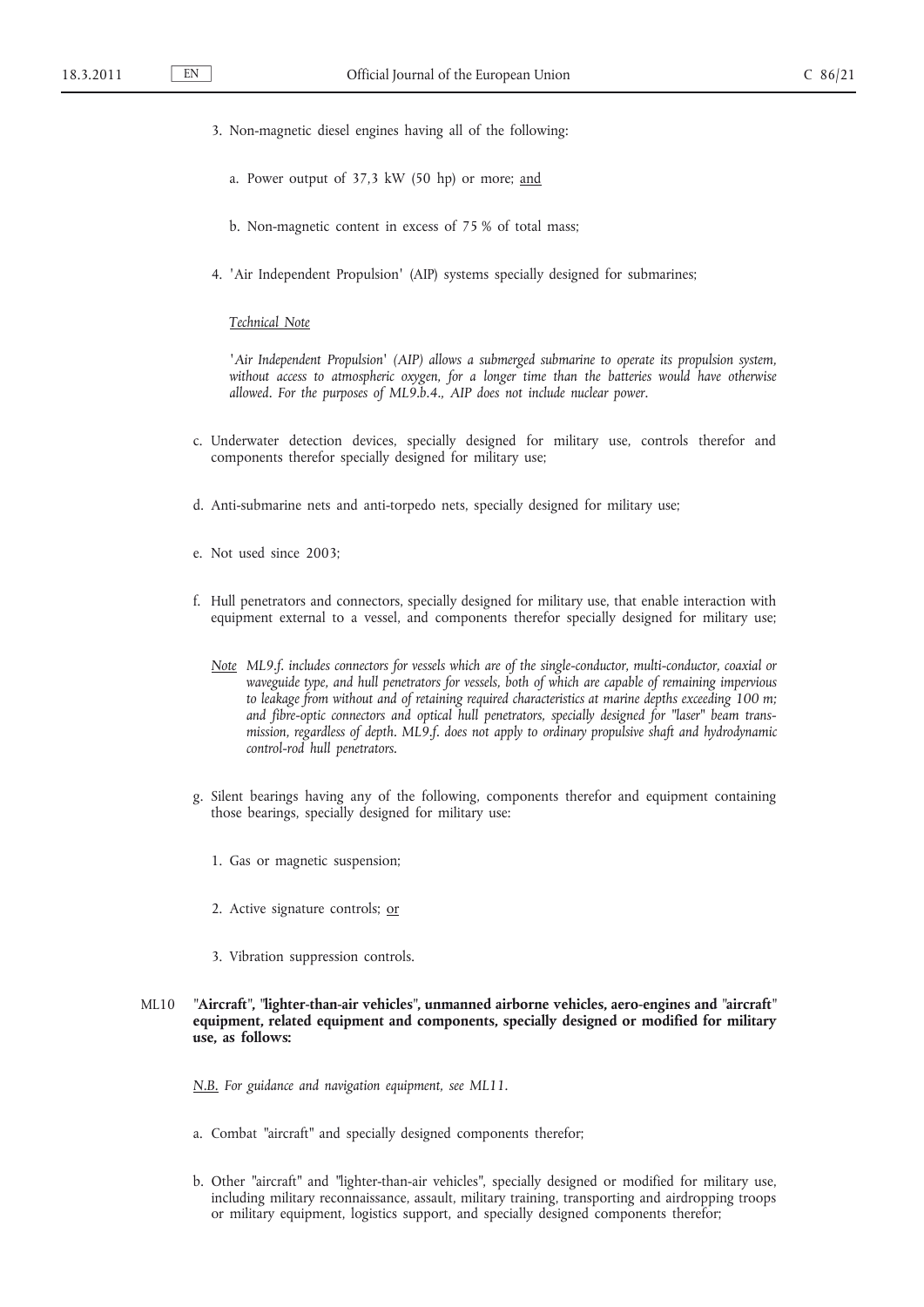- c. Unmanned airborne vehicles and related equipment, specially designed or modified for military use, as follows, and specially designed components therefor:
	- 1. Unmanned airborne vehicles including remotely piloted air vehicles (RPVs), autonomous programmable vehicles and "lighter-than-air vehicles";
	- 2. Associated launchers and ground support equipment;
	- 3. Related equipment for command and control;
- d. Aero-engines specially designed or modified for military use, and specially designed components therefor;
- e. Airborne equipment, including airborne refuelling equipment, specially designed for use with the "aircraft" specified by ML10.a. or ML10.b. or the aero-engines specified by ML10.d., and specially designed components therefor;
- f. Pressure refuellers, pressure refuelling equipment, equipment specially designed to facilitate operations in confined areas and ground equipment, developed specially for "aircraft" specified by ML10.a. or ML10.b., or for aero-engines specified by ML10.d.;
- g. Military crash helmets and protective masks, and specially designed components therefor, pressurised breathing equipment and partial pressure suits for use in "aircraft", anti-g suits, liquid oxygen converters used for "aircraft" or missiles, and catapults and cartridge actuated devices, for emergency escape of personnel from "aircraft";
- h. Parachutes, paragliders and related equipment, as follows, and specially designed components therefor:
	- 1. Parachutes not specified elsewhere in the EU Common Military List;
	- 2. Paragliders
	- 3. Equipment specially designed for high altitude parachutists (e.g. suits, special helmets, breathing systems, navigation equipment);
- i. Automatic piloting systems for parachuted loads; equipment specially designed or modified for military use for controlled opening jumps at any height, including oxygen equipment.
- *Note 1 ML10.b. does not apply to "aircraft" or variants of those "aircraft" specially designed for military use, and which are all of the following:*
	- *a. Not configured for military use and not fitted with equipment or attachments specially designed or modified for military use; and*
	- *b. Certified for civil use by the civil aviation authority in a Member State or in a Wassenaar Arrangement Participating State.*

*Note 2 ML10.d. does not apply to:*

*a. Aero-engines designed or modified for military use which have been certified by civil aviation authorities in a Member State or in a Wassenaar Arrangement Participating State for use in ″civil aircraft ″, or specially designed components therefor;*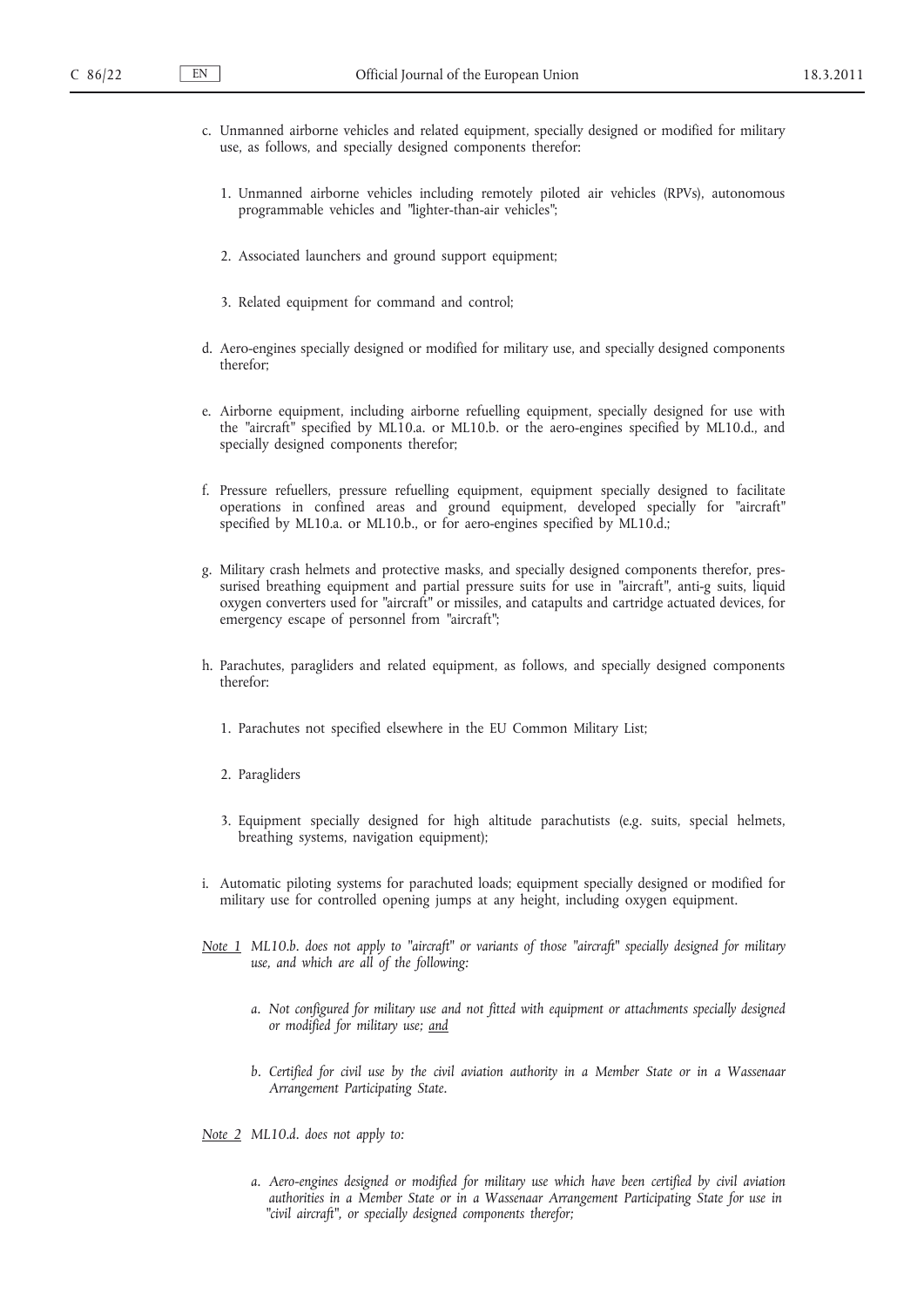- *b. Reciprocating engines or specially designed components therefor, except those specially designed for unmanned airborne vehicles.*
- *Note 3 ML10.b. and ML10.d. on specially designed components and related equipment for non-military ″aircraft ″ or aero-engines modified for military use applies only to those military components and to military related equipment required for the modification to military use.*

#### ML11 **Electronic equipment, not specified elsewhere on the EU Common Military List, as follows, and specially designed components therefor:**

a. Electronic equipment specially designed for military use;

*Note ML11.a. includes:*

- *a. Electronic countermeasure and electronic counter-countermeasure equipment (i.e. equipment designed to introduce extraneous or erroneous signals into radar or radio communication*  receivers or otherwise hinder the reception, operation or effectiveness of adversary electronic *receivers including their countermeasure equipment), including jamming and counter-jamming equipment;*
- *b. Frequency agile tubes;*
- *c. Electronic systems or equipment, designed either for surveillance and monitoring of the electromagnetic spectrum for military intelligence or security purposes or for counteracting such surveillance and monitoring;*
- *d. Underwater countermeasures, including acoustic and magnetic jamming and decoy, equipment designed to introduce extraneous or erroneous signals into sonar receivers;*
- *e. Data processing security equipment, data security equipment and transmission and signalling line security equipment, using ciphering processes;*
- *f. Identification, authentification and keyloader equipment and key management, manufacturing and distribution equipment;*
- *g. Guidance and navigation equipment;*
- *h. Digital troposcatter-radio communications transmission equipment;*
- *i. Digital demodulators specially designed for signals intelligence;*
- *j. ″Automated command and control systems ″.*

*N.B. For ″software ″ associated with military ″Software ″ Defined Radio (SDR), see ML21.*

b. Global Navigation Satellite Systems (GNSS) jamming equipment.

## ML12 **High velocity kinetic energy weapon systems and related equipment, as follows, and specially designed components therefor:**

a. Kinetic energy weapon systems specially designed for destruction or effecting mission-abort of a target;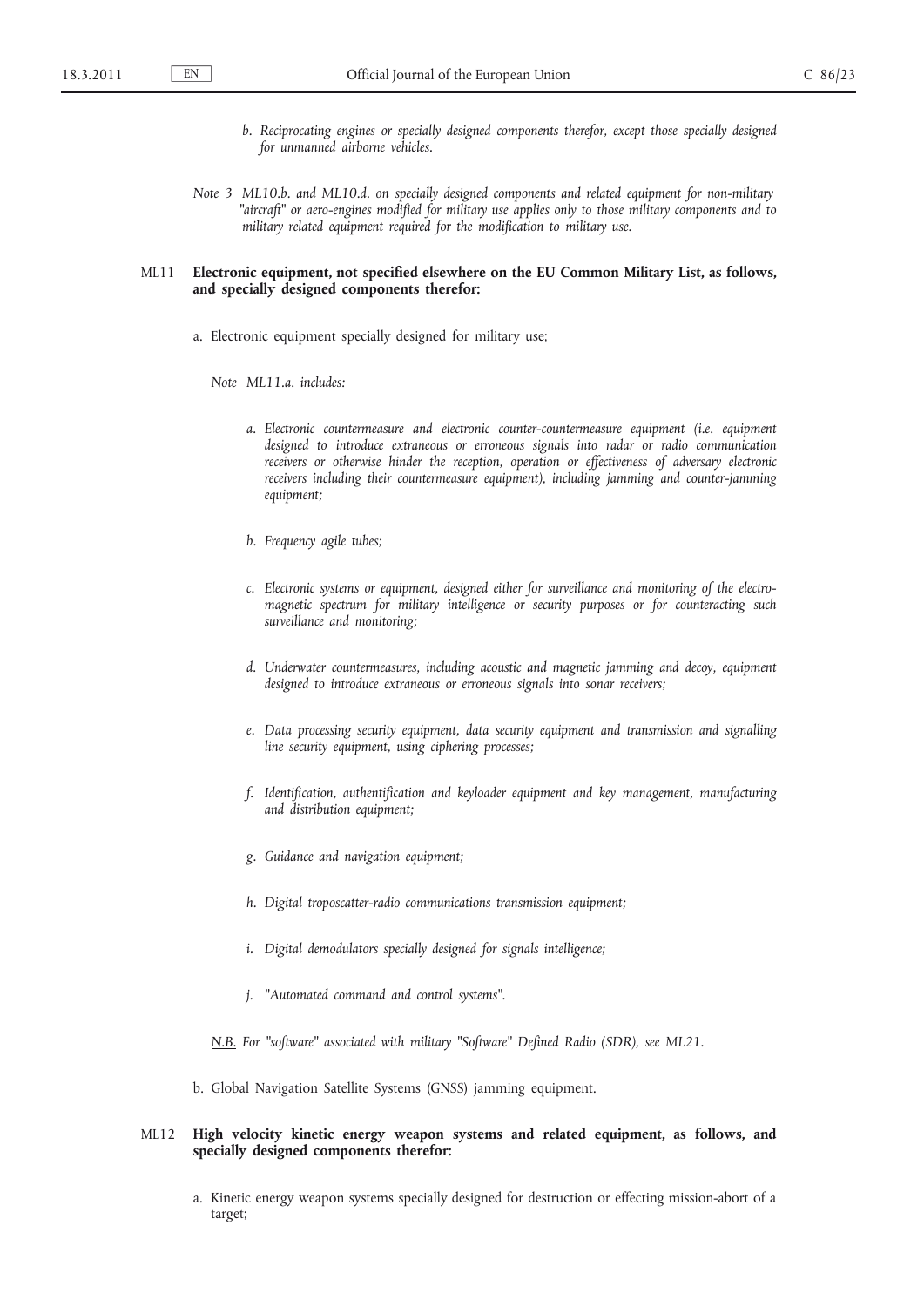- b. Specially designed test and evaluation facilities and test models, including diagnostic instrumentation and targets, for dynamic testing of kinetic energy projectiles and systems.
- *N.B. For weapon systems using sub-calibre ammunition or employing solely chemical propulsion, and ammunition therefor, see ML1 to ML4.*
- *Note 1 ML12 includes the following when specially designed for kinetic energy weapon systems:*
	- *a. Launch propulsion systems capable of accelerating masses larger than 0,1 g to velocities in excess of 1,6 km/s, in single or rapid fire modes;*
	- *b. Prime power generation, electric armour, energy storage, thermal management, conditioning, switching or fuel-handling equipment; and electrical interfaces between power supply, gun and other turret electric drive functions;*
	- *c. Target acquisition, tracking, fire control or damage assessment systems;*
	- *d. Homing seeker, guidance or divert propulsion (lateral acceleration) systems for projectiles.*

*Note 2 ML12 applies to weapon systems using any of the following methods of propulsion:*

- *a. Electromagnetic;*
- *b. Electrothermal;*
- *c. Plasma;*
- *d. Light gas; or*
- *e. Chemical (when used in combination with any of the above).*

#### ML13 **Armoured or protective equipment, constructions and components, as follows:**

- a. Armoured plate, having any of the following:
	- 1. Manufactured to comply with a military standard or specification; or
	- 2. Suitable for military use;
- b. Constructions of metallic or non-metallic materials, or combinations thereof, specially designed to provide ballistic protection for military systems, and specially designed components therefor;
- c. Helmets manufactured according to military standards or specifications, or comparable national standards, and specially designed components therefor, (i.e. helmet shell, liner and comfort pads);
- d. Body armour and protective garments, manufactured according to military standards or specifications, or equivalent, and specially designed components therefor.
- *Note 1 ML13.b. includes materials specially designed to form explosive reactive armour or to construct military shelters.*
- *Note 2 ML13.c. does not apply to conventional steel helmets, neither modified or designed to accept, nor equipped with any type of accessory device.*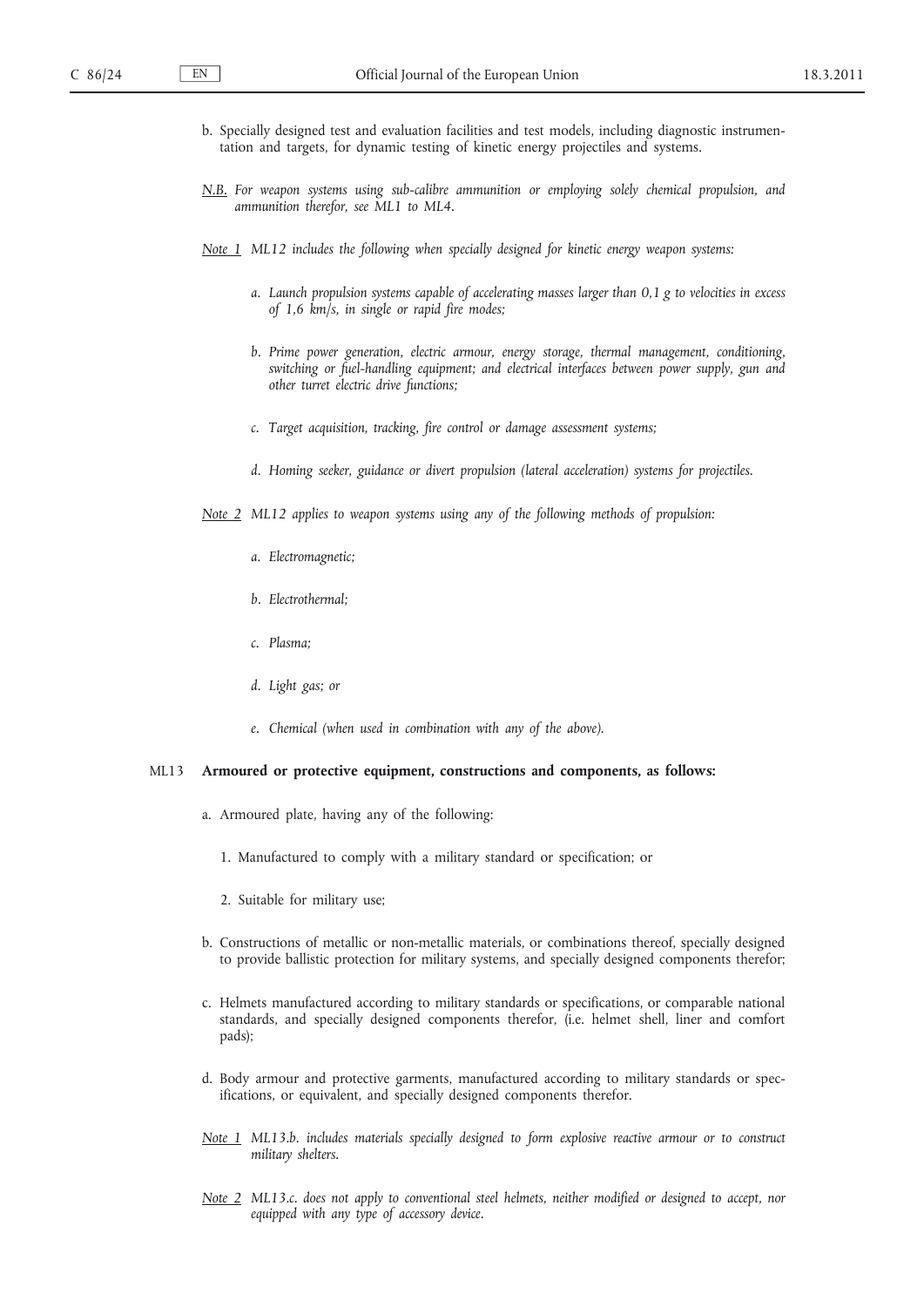- *Note 3 ML13.c. and d. do not apply to helmets, body armour or protective garments, when accompanying their user for the user's own personal protection.*
- *Note 4 The only helmets specially designed for bomb disposal personnel that are specified by ML13. are those specially designed for military use.*
- *N.B. 1 See also entry 1A005 on the EU Dual-Use List.*
- *N.B. 2 For ″fibrous or filamentary materials ″ used in the manufacture of body armour and helmets, see entry 1C010 on the EU Dual Use List*

# ML14 **′Specialised equipment for military training ′ or for simulating military scenarios, simulators specially designed for training in the use of any firearm or weapon specified by ML1 or ML2, and specially designed components and accessories therefor.**

#### *Technical Note*

*The term 'specialised equipment for military training' includes military types of attack trainers, operational flight trainers, radar target trainers, radar target generators, gunnery training devices, anti-submarine warfare trainers, flight simulators (including human-rated centrifuges for pilot/astronaut training), radar trainers, instrument flight trainers, navigation trainers, missile launch trainers, target equipment, drone ″aircraft ″, armament trainers, pilotless ″aircraft ″ trainers, mobile training units and training equipment for ground military operations.*

- *Note 1 ML14 includes image generating and interactive environment systems for simulators, when specially designed or modified for military use.*
- *Note 2 ML14 does not apply to equipment specially designed for training in the use of hunting or sporting weapons.*

#### ML15 **Imaging or countermeasure equipment, as follows, specially designed for military use, and specially designed components and accessories therefor:**

- a. Recorders and image processing equipment;
- b. Cameras, photographic equipment and film processing equipment;
- c. Image intensifier equipment;
- d. Infrared or thermal imaging equipment;
- e. Imaging radar sensor equipment;
- f. Countermeasure or counter-countermeasure equipment, for the equipment specified by ML15.a. to ML15.e.
- *Note ML15.f. includes equipment designed to degrade the operation or effectiveness of military imaging systems or to minimize such degrading effects.*
- *Note 1 In ML15, the term specially designed components includes the following when specially designed for military use:*
	- *a. Infrared image converter tubes;*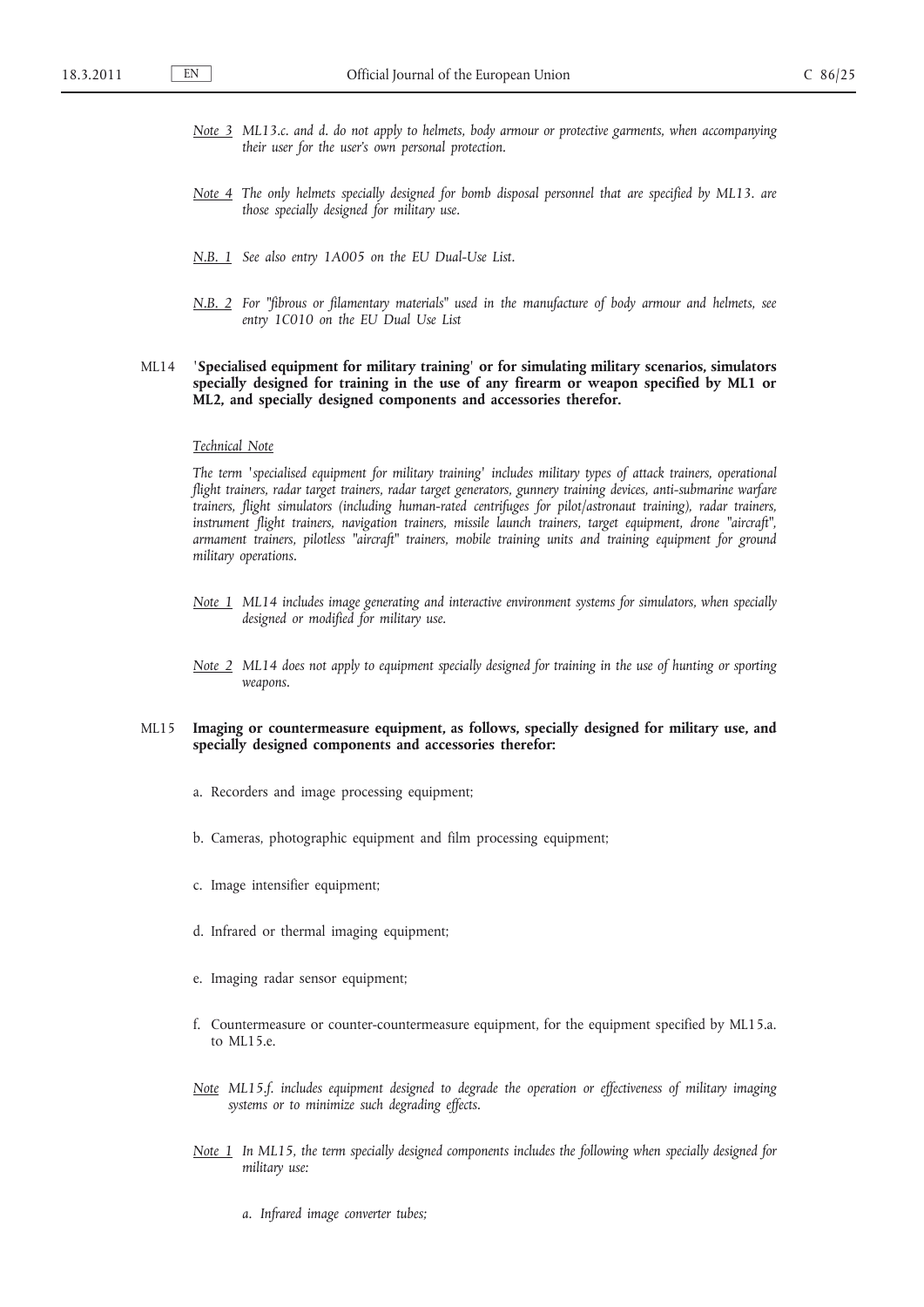- *b. Image intensifier tubes (other than first generation);*
- *c. Microchannel plates;*
- *d. Low-light-level television camera tubes;*
- *e. Detector arrays (including electronic interconnection or read out systems);*
- *f. Pyroelectric television camera tubes;*
- *g. Cooling systems for imaging systems;*
- *h. Electrically triggered shutters of the photochromic or electro-optical type having a shutter speed of less than 100 μs, except in the case of shutters which are an essential part of a high-speed camera;*
- *i. Fibre optic image inverters;*
- *j. Compound semiconductor photocathodes*
- *Note 2 ML15 does not apply to "first generation image intensifier tubes" or equipment specially designed to incorporate ″first generation image intensifier tube ″.*
	- *N.B. For the classification of weapons sights incorporating ″first generation image intensifier tubes ″ see ML1., ML2. and ML5.a.*
- *N.B. See also 6A002.a.2. and 6A002.b. on the EU Dual-Use List.*
- ML16 **Forgings, castings and other unfinished products, specially designed for items specified by ML1 to ML4, ML6, ML9, ML10, ML12 or ML19**.
	- *Note ML16. applies to unfinished products when they are identifiable by material composition, geometry or function.*

# ML17 **Miscellaneous equipment, materials and ′libraries′, as follows, and specially designed components therefor:**

- a. Self-contained diving and underwater swimming apparatus, as follows:
	- 1. Closed or semi-closed circuit (rebreathing) apparatus specially designed for military use (i.e. specially designed to be non magnetic);
	- 2. Specially designed components for use in the conversion of open-circuit apparatus to military use;
	- 3. Articles designed exclusively for military use with self-contained diving and underwater swimming apparatus;
- b. Construction equipment specially designed for military use;
- c. Fittings, coatings and treatments, for signature suppression, specially designed for military use;
- d. Field engineer equipment specially designed for use in a combat zone;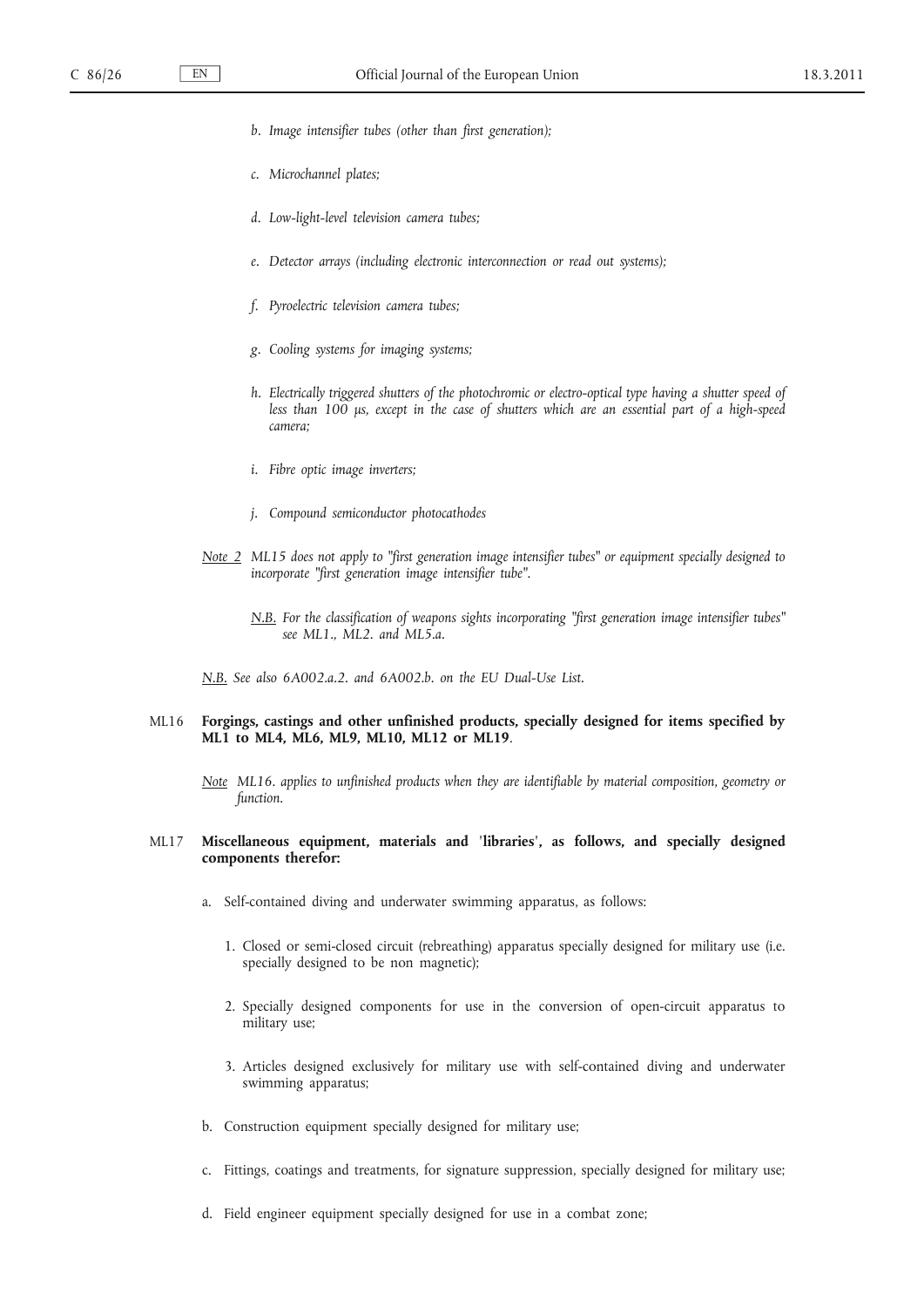- e. "Robots", "robot" controllers and "robot" "end-effectors", having any of the following characteristics:
	- 1. Specially designed for military use;
	- 2. Incorporating means of protecting hydraulic lines against externally induced punctures caused by ballistic fragments (e.g. incorporating self-sealing lines) and designed to use hydraulic fluids with flash points higher than 839 K (566 °C); or
	- 3. Specially designed or rated for operating in an electro magnetic pulse (EMP) environment;

#### *Technical Note*

*Electro-magnetic pulse does not refer to unintentional interference caused by electromagnetic radiation from nearby equipment (e.g. machinery, appliances or electronics) or lightning.*

- f. ′Libraries′ (parametric technical databases) specially designed for military use with equipment specified by the EU Common Military List;
- g. Nuclear power generating equipment or propulsion equipment, including ″nuclear reactors ″, specially designed for military use and components therefor specially designed or 'modified' for military use;
- h. Equipment and material, coated or treated for signature suppression, specially designed for military use, other than those specified elsewhere in the EU Common Military List;
- i. Simulators specially designed for military "nuclear reactors";
- j. Mobile repair shops specially designed or 'modified' to service military equipment;
- k. Field generators specially designed or 'modified' for military use;
- l. Containers specially designed or 'modified' for military use;
- m. Ferries, other than those specified elsewhere in the EU Common Military List, bridges and pontoons, specially designed for military use;
- n. Test models specially designed for the "development" of items specified by ML4, ML6, ML9 or ML10;
- o. Laser protection equipment (e.g. eye and sensor protection) specially designed for military use.
- p. ″Fuel cells ″ other than those specified elsewhere in the EU Common Military List, specially designed or 'modified' for military use.

# *Technical Notes*

- *1. For the purpose of ML17, the term ′library′ (parametric technical database) means a collection of technical information of a military nature, reference to which may enhance the performance of military equipment or systems.*
- *2. For the purpose of ML17, ′modified ′ means any structural, electrical, mechanical, or other change that provides a non-military item with military capabilities equivalent to an item which is specially designed for military use.*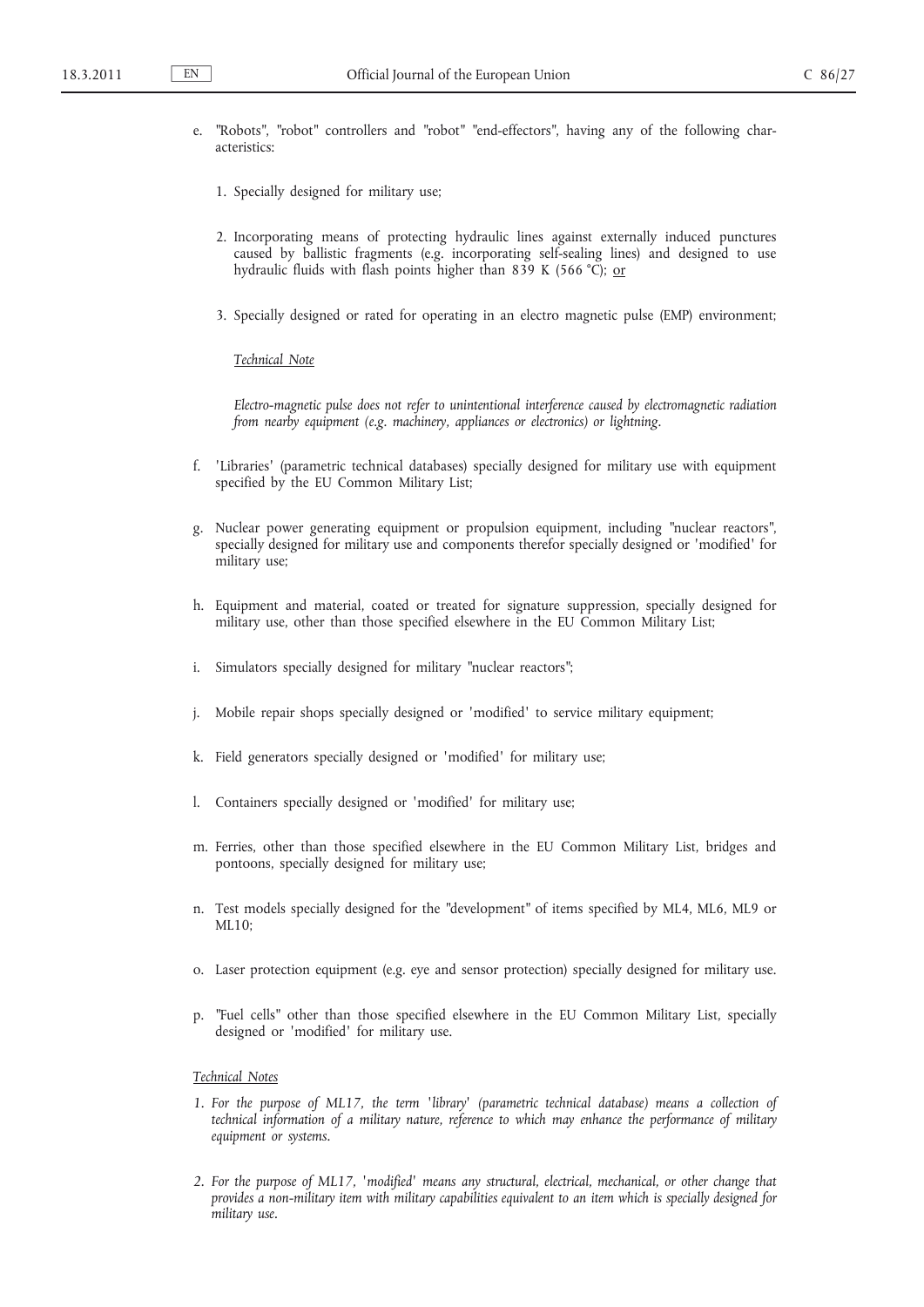## ML18 **Production equipment and components, as follows:**

- a. Specially designed or modified 'production' equipment for the 'production' of products specified by the EU Common Military List, and specially designed components therefor;
- b. Specially designed environmental test facilities and specially designed equipment therefor, for the certification, qualification or testing of products specified by the EU Common Military List.

#### *Technical Note*

*For the purposes of ML18, the term 'production' includes design, examination, manufacture, testing and checking.*

*Note ML18.a. and ML18.b. include the following equipment:*

- *a. Continuous nitrators;*
- *b. Centrifugal testing apparatus or equipment having any of the following:*
	- *1. Driven by a motor or motors having a total rated horsepower of more than 298 kW (400 hp);*
	- *2. Capable of carrying a payload of 113 kg or more; or*
	- *3. Capable of exerting a centrifugal acceleration of 8 g or more on a payload of 91 kg or more;*
- *c. Dehydration presses;*
- *d. Screw extruders specially designed or modified for military explosive extrusion;*
- *e. Cutting machines for the sizing of extruded propellants;*
- *f. Sweetie barrels (tumblers) 1,85 m or more in diameter and having over 227 kg product capacity;*
- *g. Continuous mixers for solid propellants;*
- *h. Fluid energy mills for grinding or milling the ingredients of military explosives;*
- *i. Equipment to achieve both sphericity and uniform particle size in metal powder listed in ML8.c.8.;*
- *j. Convection current converters for the conversion of materials listed in ML8.c.3.*

# ML19 **Directed Energy Weapon (DEW) systems, related or countermeasure equipment and test models, as follows, and specially designed components therefor:**

a. "Laser" systems specially designed for destruction or effecting mission-abort of a target;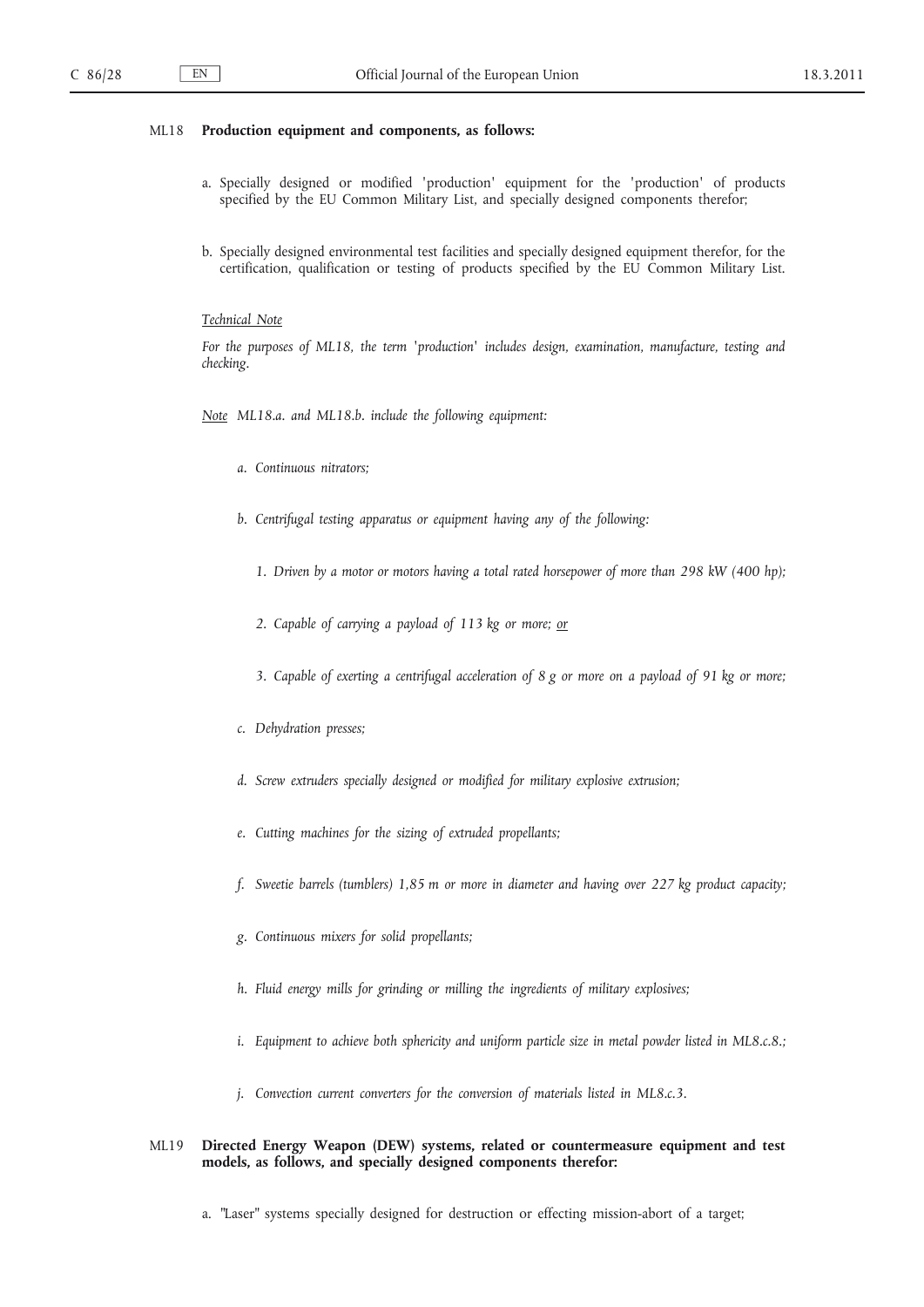- b. Particle beam systems capable of destruction or effecting mission-abort of a target;
- c. High power Radio-Frequency (RF) systems capable of destruction or effecting mission-abort of a target;
- d. Equipment specially designed for the detection or identification of, or defence against, systems specified by ML19.a. to ML19.c.;
- e. Physical test models for the systems, equipment and components, specified by ML19.
- f. "Laser" systems specially designed to cause permanent blindness to unenhanced vision, i.e. to the naked eye or to the eye with corrective eyesight devices.
- *Note 1 DEW systems specified by ML19 include systems whose capability is derived from the controlled application of:*
	- *a. ″Lasers ″ of sufficient power to effect destruction similar to the manner of conventional ammunition;*
	- *b. Particle accelerators which project a charged or neutral particle beam with destructive power;*
	- *c. High pulsed power or high average power radio frequency beam transmitters, which produce fields sufficiently intense to disable electronic circuitry at a distant target.*

*Note 2 ML19 includes the following when specially designed for DEW systems:*

- *a. Prime power generation, energy storage, switching, power conditioning or fuel-handling equipment;*
- *b. Target acquisition or tracking systems;*
- *c Systems capable of assessing target damage, destruction or mission-abort;*
- *d. Beam-handling, propagation or pointing equipment;*
- *e. Equipment with rapid beam slew capability for rapid multiple target operations;*
- *f. Adaptive optics and phase conjugators;*
- *g. Current injectors for negative hydrogen ion beams;*
- *h. ″Space-qualified ″ accelerator components;*
- *i. Negative ion beam funnelling equipment;*
- *j. Equipment for controlling and slewing a high energy ion beam;*
- *k. ″Space qualified ″ foils for neutralising negative hydrogen isotope beams.*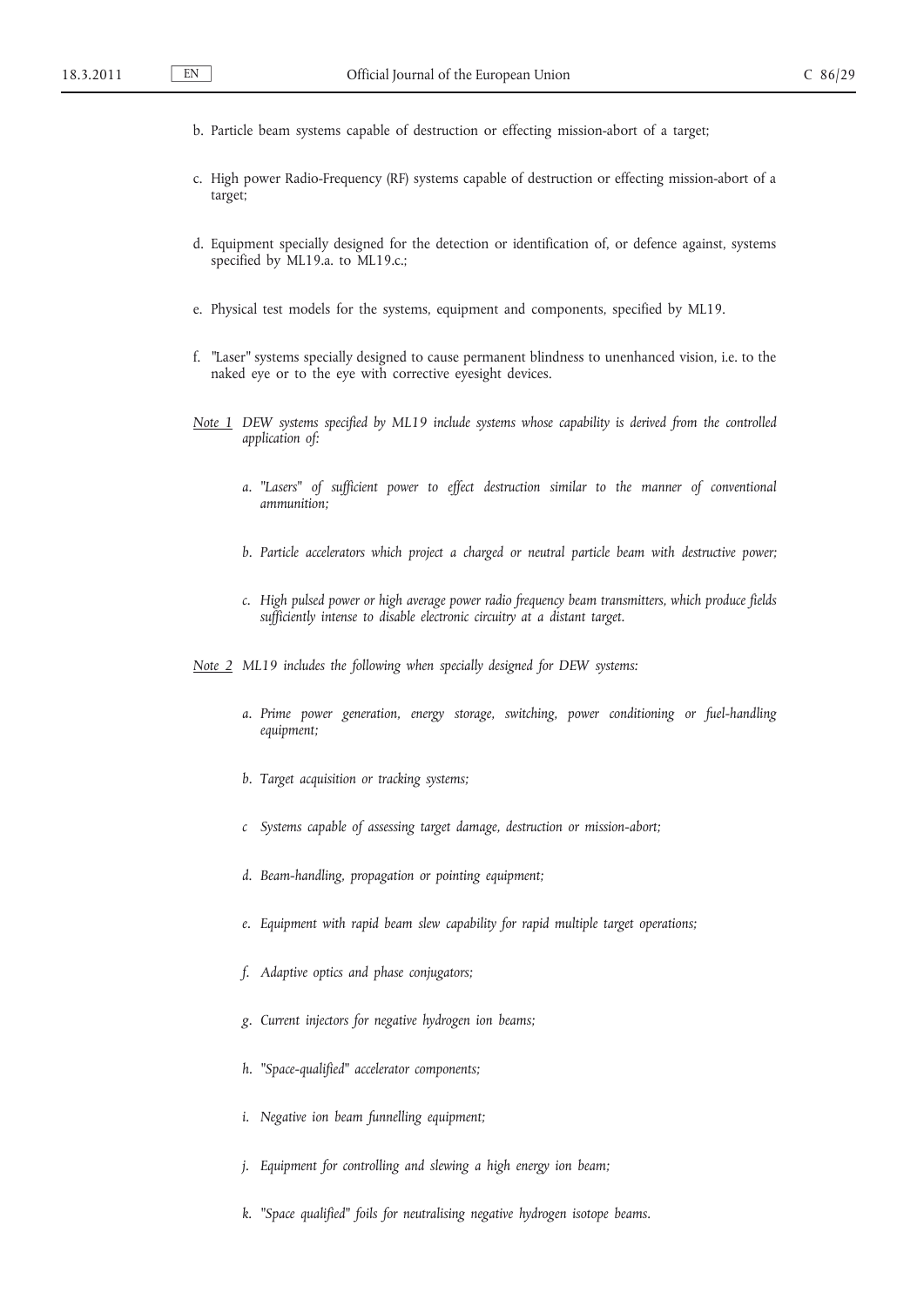#### ML20 **Cryogenic and ″superconductive ″ equipment, as follows, and specially designed components and accessories therefor:**

- a. Equipment specially designed or configured to be installed in a vehicle for military ground, marine, airborne or space applications, capable of operating while in motion and of producing or maintaining temperatures below 103 K  $(-170 °C)$ ;
	- *Note ML20.a. includes mobile systems incorporating or employing accessories or components manufactured from non-metallic or non-electrical conductive materials, such as plastics or epoxyimpregnated materials.*
- b. "Superconductive" electrical equipment (rotating machinery and transformers) specially designed or configured to be installed in a vehicle for military ground, marine, airborne or space applications, and capable of operating while in motion.
	- *Note ML20.b. does not apply to direct current hybrid homopolar generators that have single-pole normal metal armatures which rotate in a magnetic field produced by superconducting windings, provided those windings are the only superconducting components in the generator.*

#### ML21 **″Software ″, as follows:**

- a. "Software" specially designed or modified for the "development", "production" or "use" of equipment, materials or "software", specified by the EU Common Military List;
- b. Specific "software", other than that specified by ML21.a., as follows:
	- 1. "Software" specially designed for military use and specially designed for modelling, simulating or evaluating military weapon systems;
	- 2. "Software" specially designed for military use and specially designed for modelling or simulating military operational scenarios;
	- 3. "Software" for determining the effects of conventional, nuclear, chemical or biological weapons;
	- 4. "Software" specially designed for military use and specially designed for Command, Communications, Control and Intelligence  $(C<sup>3</sup>I)$  or Command, Communications, Control, Computer and Intelligence  $(C<sup>4</sup>I)$  applications;
- c. ″Software ″, not specified by ML21.a., or b., specially designed or modified to enable equipment not specified by the EU Common Military List to perform the military functions of equipment specified by the EU Common Military List.

# ML22 **″Technology ″ as follows:**

- a. "Technology", other than specified in ML22.b., which is "required" for the "development", "production" or "use" of items specified in the EU Common Military List;.
- b. "Technology" as follows:
	- 1. "Technology" "required" for the design of, the assembly of components into, and the operation, maintenance and repair of, complete production installations for items specified in the Common Military List of The European Union, even if the components of such production installations are not specified;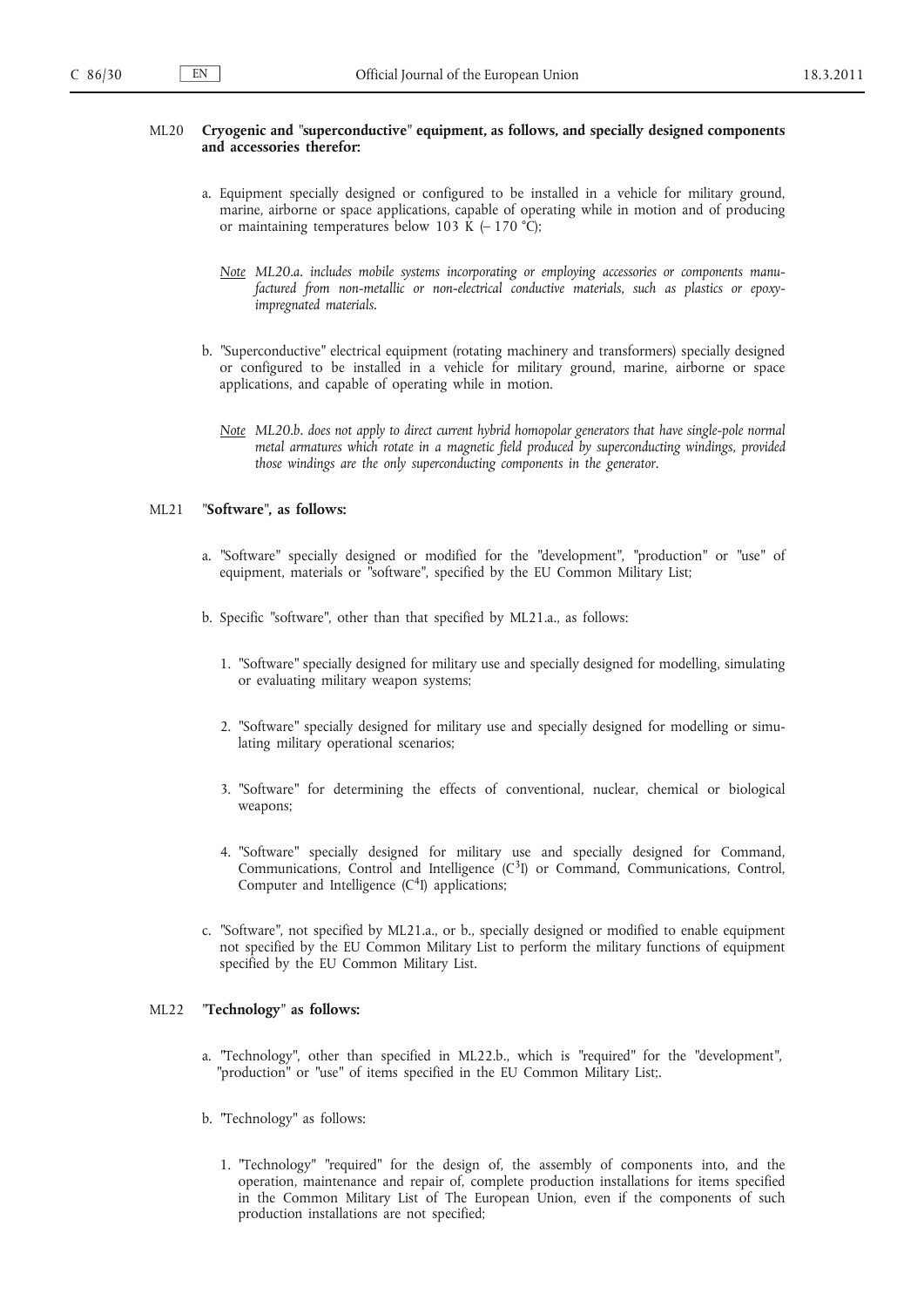- 2. "Technology" "required" for the "development" and "production" of small arms even if used to produce reproductions of antique small arms;
- 3. "Technology" "required" for the "development", "production" or "use" of toxicological agents, related equipment or components specified by ML7.a. to ML7.g.;
- 4. "Technology" "required" for the "development", "production" or "use" of "biopolymers" or cultures of specific cells, specified by ML7.h.;
- 5. "Technology" "required" exclusively for the incorporation of "biocatalysts", specified by ML7.i.1., into military carrier substances or military material.
- Note 1 "Technology" "required" for the "development", "production" or "use" of items specified by the EU *Common Military List remains under control even when applicable to any item not specified by the EU Common Military List.*
- *Note 2 ML22 does not apply to:*
	- *a. ″Technology ″ that is the minimum necessary for the installation, operation, maintenance (checking) and repair, of those items which are not controlled or whose export has been authorised;*
	- *b. ″Technology ″ that is ″in the public domain ″, ″basic scientific research ″ or the minimum necessary information for patent applications;*
	- *c. ″Technology ″ for magnetic induction for continuous propulsion of civil transport devices.*

## **DEFINITIONS OF TERMS USED IN THIS LIST**

The following are definitions of the terms used in this List, in alphabetical order.

- *Note 1 Definitions apply throughout the List. The references are purely advisory and have no effect on the universal application of defined terms throughout the List.*
- *Note 2 Words and terms contained in this List of Definitions only take the defined meaning where this is indicated by their being enclosed in ″double quotations marks ″. Definitions of terms between ′single quotation marks′ are given in a Technical note to the relevant item. Elsewhere, words and terms take their commonly accepted (dictionary) meanings.*

#### ML7 **″Adapted for use in war ″**

Any modification or selection (such as altering purity, shelf life, virulence, dissemination characteristics, or resistance to UV radiation) designed to increase the effectiveness in producing casualties in humans or animals, degrading equipment or damaging crops or the environment.

# ML8 **″Additives ″**

Substances used in explosive formulations to improve their properties.

## ML8, ML9 and ML10 **″Aircraft ″**

A fixed wing, swivel wing, rotary wing (helicopter), tilt rotor or tilt-wing airborne vehicle.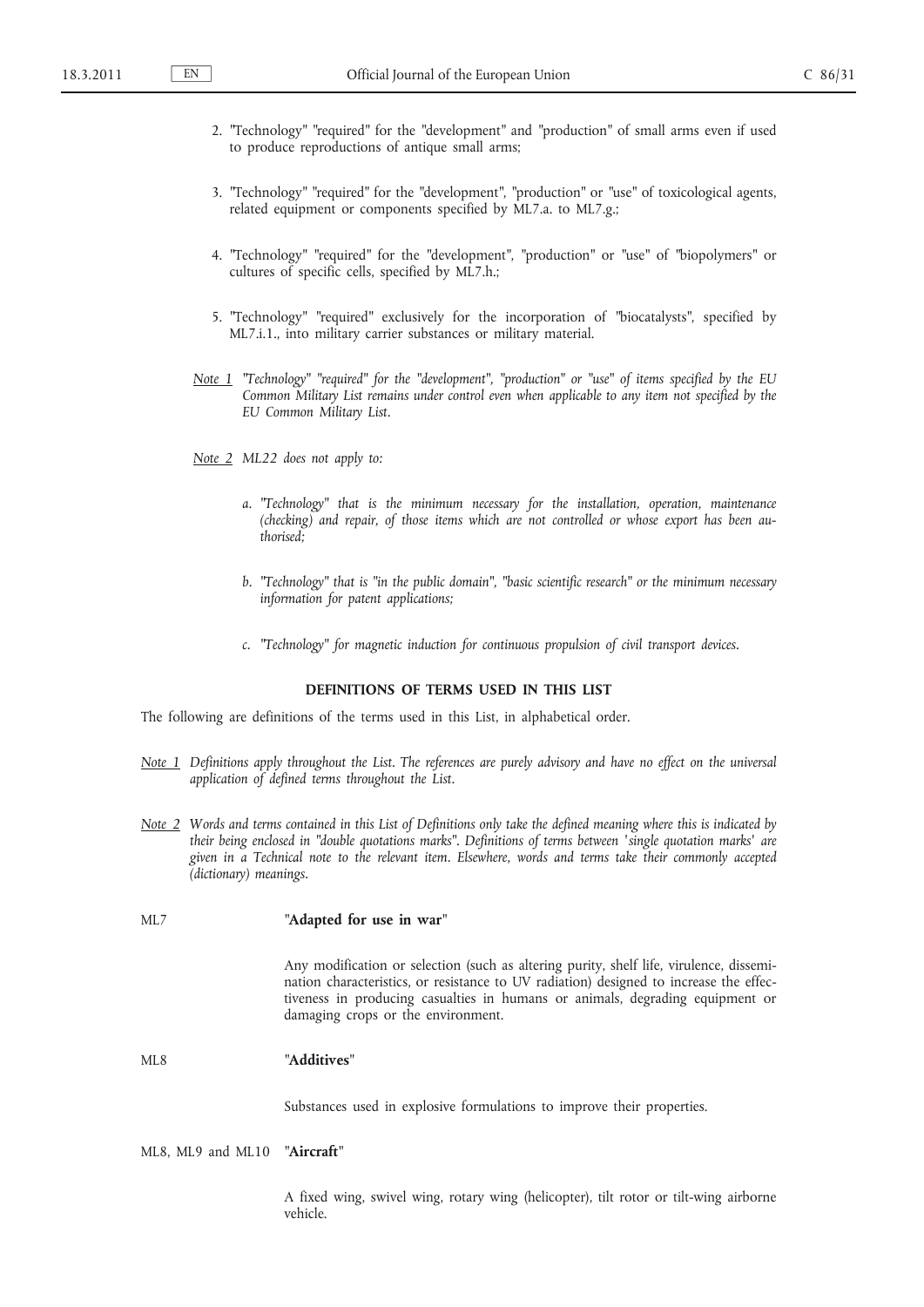| "Automated Command and Control Systems"<br>ML11 |
|-------------------------------------------------|
|-------------------------------------------------|

Electronic systems, through which information essential to the effective operation of the grouping, major formation, tactical formation, unit, ship, subunit or weapons under command is entered, processed and transmitted. This is achieved by the use of computer and other specialised hardware designed to support the functions of a military command and control organisation. The main functions of an automated command and control system are: the efficient automated collection, accumulation, storage and processing of information; the display of the situation and the circumstances affecting the preparation and conduct of combat operations; operational and tactical calculations for the allocation of resources among force groupings or elements of the operational order of battle or battle deployment according to the mission or stage of the operation; the preparation of data for appreciation of the situation and decision-making at any point during operation or battle; computer simulation of operations.

#### ML22 **″Basic scientific research ″**

Experimental or theoretical work undertaken principally to acquire new knowledge of the fundamental principles of phenomena or observable facts, not primarily directed towards a specific practical aim or objective.

# ML7 and 22 **″Biocatalysts ″**

Enzymes for specific chemical or biochemical reactions or other biological compounds which bind to and accelerate the degradation of CW agents.

#### *Technical Note*

*″Enzymes ″ means ″biocatalysts ″ for specific chemical or biochemical reactions.*

#### ML7 and 22 **″Biopolymers ″**

Biological macromolecules as follows:

- a. Enzymes for specific chemical or biochemical reactions;
- b. Antibodies, monoclonal, polyclonal or anti-idiotypic;
- c. Specially designed or specially processed receptors;

#### *Technical Notes*

- *1. ″Anti-idiotypic antibodies ″ means antibodies which bind to the specific antigen binding sites of other antibodies;*
- *2. ″Monoclonal antibodies ″ means proteins which bind to one antigenic site and are produced by a single clone of cells;*
- *3. ″Polyclonal antibodies ″ means a mixture of proteins which bind to the specific antigen and are produced by more than one clone of cells;*
- *4. ″Receptors ″ means biological macromolecular structures capable of binding ligands, the binding of which affects physiological functions.*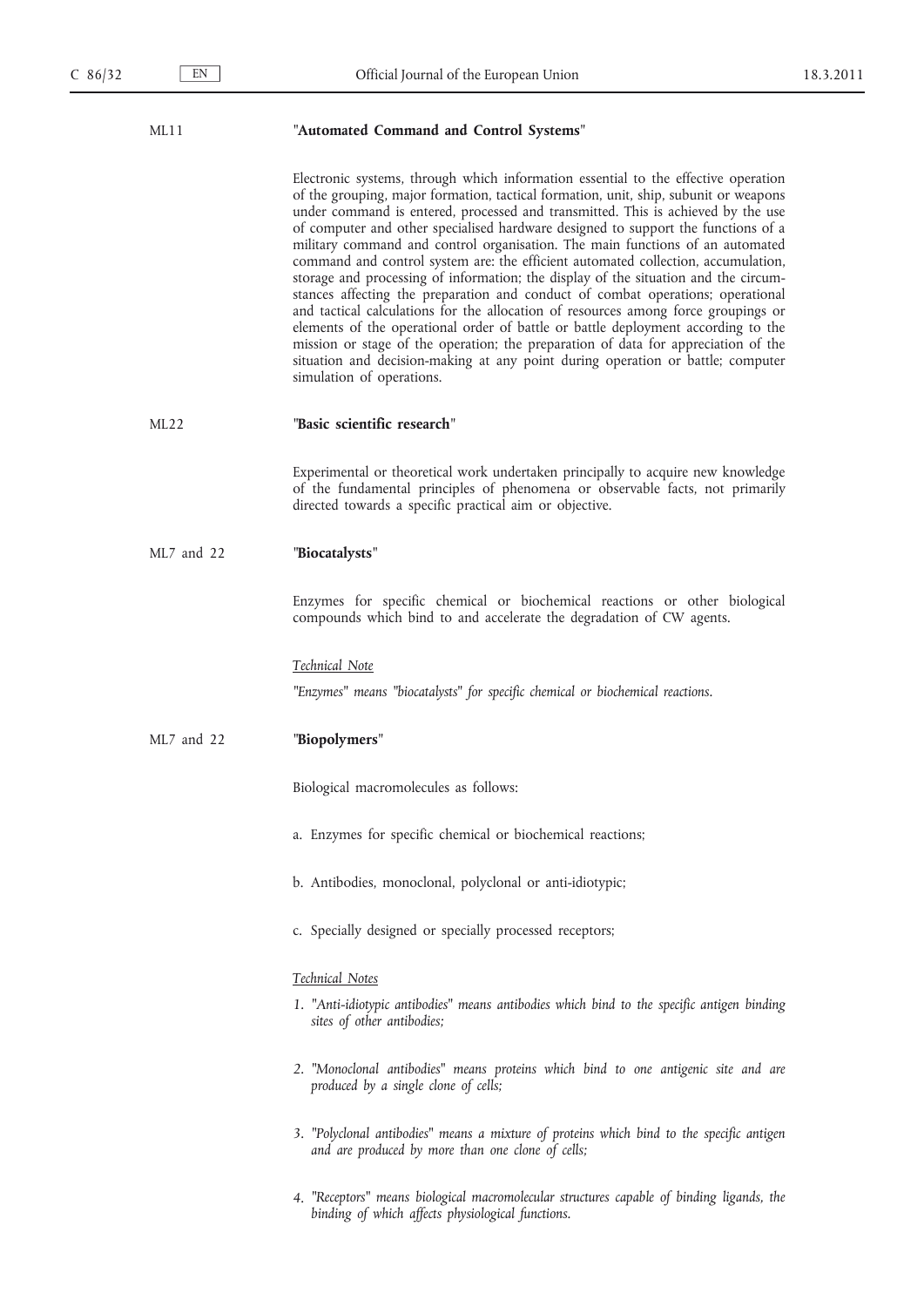| ML10 | "Civil aircraft" |
|------|------------------|
|      |                  |

Those "aircraft" listed by designation in published airworthiness certification lists by the civil aviation authorities to fly commercial civil internal and external routes or for legitimate civil, private or business use.

## ML21 and 22 **″Development ″**

Is related to all stages prior to serial production, such as: design, design research, design analyses, design concepts, assembly and testing of prototypes, pilot production schemes, design data, process of transforming design data into a product, configuration design, integration design, layouts.

#### ML17 **″End-effectors ″**

Grippers, active tooling units and any other tooling that is attached to the baseplate on the end of a "robot" manipulator arm.

#### *Technical Note*

*″Active tooling units ″ are devices for applying motive power, process energy or sensing to a work piece.*

## ML4 and 8 **″Energetic materials ″**

Substances or mixtures that react chemically to release energy required for their intended application. "Explosives", "pyrotechnics" and "propellants" are subclasses of energetic materials.

#### ML8 and 18 **″Explosives ″**

Solid, liquid or gaseous substances or mixtures of substances which, in their application as primary, booster, or main charges in warheads, demolition and other applications, are required to detonate.

# ML7 **″Expression Vectors ″**

Carriers (e.g. plasmid or virus) used to introduce genetic material into host cells.

#### ML 17 **″Fuel cell ″**

An electrochemical device that converts chemical energy directly into Direct Current (DC) electricity by consuming fuel from an external source.

## ML13 **″Fibrous or filamentary materials ″**

Include:

- a. Continuous monofilaments;
- b. Continuous yarns and rovings;
- c. Tapes, fabrics, random mats and braids;
- d. Chopped fibres, staple fibres and coherent fibre blankets;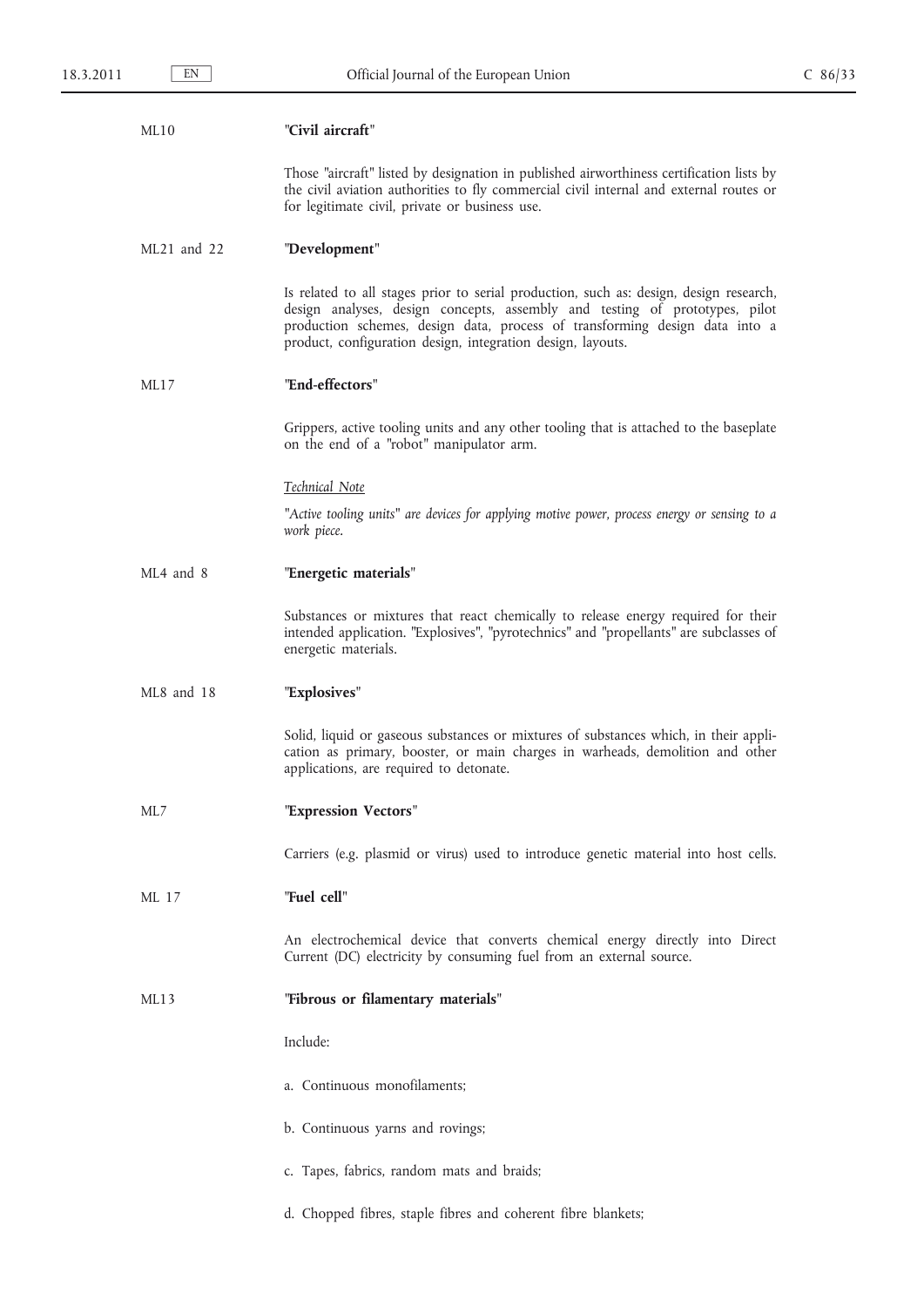|                 | e. Whiskers, either monocrystalline or polycrystalline, of any length;                                                                                                                                                                                                                                                                                                                  |
|-----------------|-----------------------------------------------------------------------------------------------------------------------------------------------------------------------------------------------------------------------------------------------------------------------------------------------------------------------------------------------------------------------------------------|
|                 | f. Aromatic polyamide pulp.                                                                                                                                                                                                                                                                                                                                                             |
| ML15            | "First generation image intensifier tubes"                                                                                                                                                                                                                                                                                                                                              |
|                 | Electrostatically focused tubes, employing input and output fibre optic or glass face<br>plates, multi-alkali photocathodes (S-20 or S-25), but not microchannel plate<br>amplifiers.                                                                                                                                                                                                   |
| ML22            | "In the public domain"                                                                                                                                                                                                                                                                                                                                                                  |
|                 | This means "technology" or "software" which has been made available without<br>restrictions upon its further dissemination.                                                                                                                                                                                                                                                             |
|                 | Note: Copyright restrictions do not remove "technology" or "software" from being "in the<br>public domain".                                                                                                                                                                                                                                                                             |
| $MI.5$ and 19   | "Laser"                                                                                                                                                                                                                                                                                                                                                                                 |
|                 | An assembly of components which produce both spatially and temporally coherent<br>light that is amplified by stimulated emission of radiation.                                                                                                                                                                                                                                          |
| ML10            | "Lighter-than-air vehicles"                                                                                                                                                                                                                                                                                                                                                             |
|                 | Balloons and airships that rely on hot air or on lighter-than-air gases such as<br>helium or hydrogen for their lift.                                                                                                                                                                                                                                                                   |
| ML17            | "Nuclear reactor"                                                                                                                                                                                                                                                                                                                                                                       |
|                 | Includes the items within or attached directly to the reactor vessel, the equipment<br>which controls the level of power in the core, and the components which normally<br>contain or come into direct contact with or control the primary coolant of the<br>reactor core.                                                                                                              |
| ML <sub>8</sub> | "Precursors"                                                                                                                                                                                                                                                                                                                                                                            |
|                 | Speciality chemicals used in the manufacture of explosives.                                                                                                                                                                                                                                                                                                                             |
| ML21 and 22     | "Production"                                                                                                                                                                                                                                                                                                                                                                            |
|                 | Means all production stages, such as: product engineering, manufacture, integration,<br>assembly (mounting), inspection, testing, quality assurance.                                                                                                                                                                                                                                    |
| ML8             | "Propellants"                                                                                                                                                                                                                                                                                                                                                                           |
|                 | Substances or mixtures that react chemically to produce large volumes of hot gases<br>at controlled rates to perform mechanical work.                                                                                                                                                                                                                                                   |
| ML4 and 8       | "Pyrotechnic(s)"                                                                                                                                                                                                                                                                                                                                                                        |
|                 | Mixtures of solid or liquid fuels and oxidizers which, when ignited, undergo an<br>energetic chemical reaction at a controlled rate intended to produce specific time<br>delays, or quantities of heat, noise, smoke, visible light or infrared radiation. Pyro-<br>phorics are a subclass of pyrotechnics, which contain no oxidizers but ignite<br>spontaneously on contact with air. |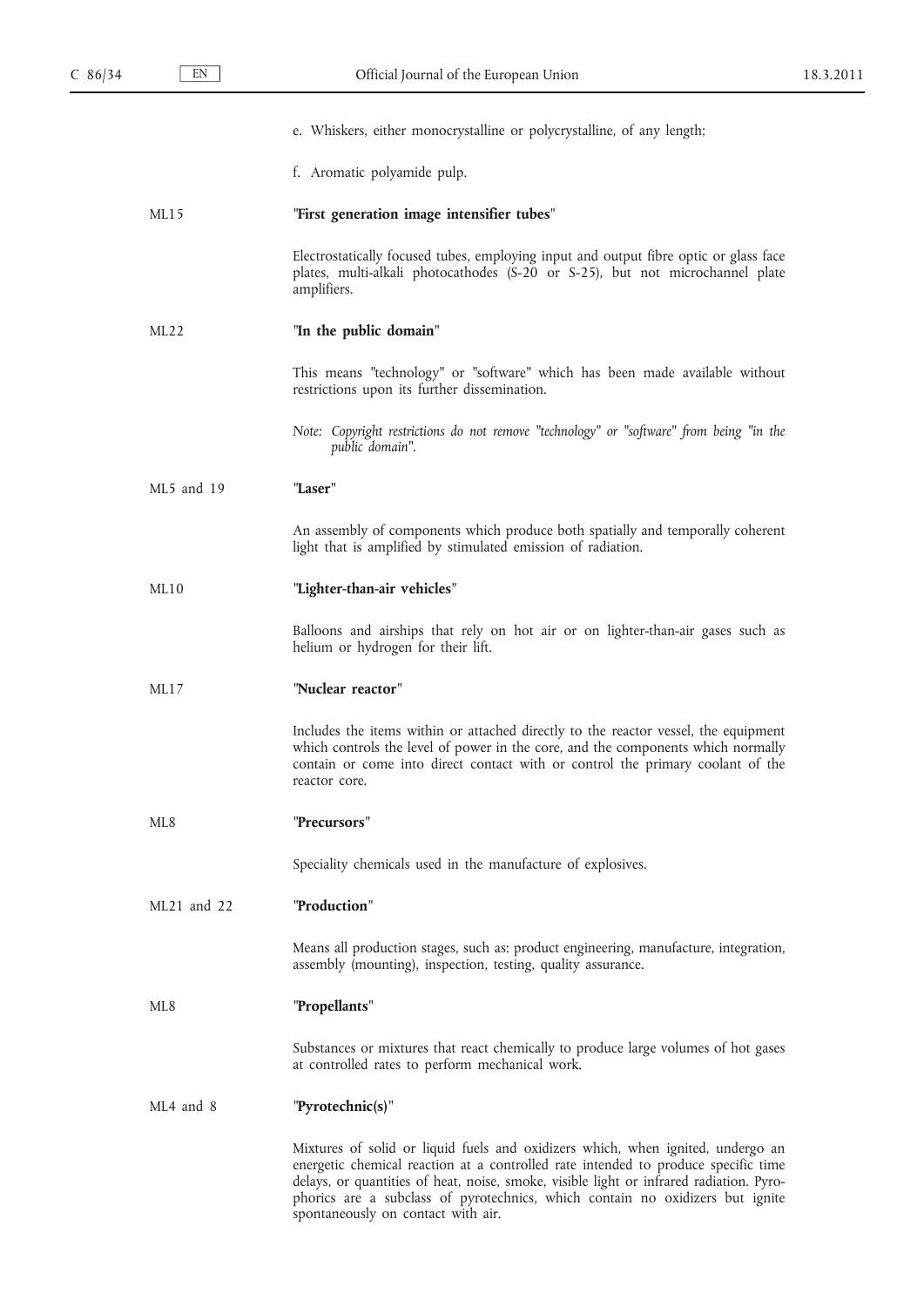## ML22 **″Required ″**

As applied to "technology", refers to only that portion of "technology" which is peculiarly responsible for achieving or exceeding the controlled performance levels, characteristics or functions. Such "required" "technology" may be shared by different products.

# ML7 **″Riot control agents ″**

Substances which, under the expected conditions of use for riot control purposes, produce rapidly in humans sensory irritation or disabling physical effects which disappear within a short time following termination of exposure. (Tear gases are a subset of "riot control agents".)

#### ML17 **″Robot ″**

A manipulation mechanism, which may be of the continuous path or of the pointto-point variety, may use sensors, and has all the following characteristics:

- a. Is multifunctional;
- b. Is capable of positioning or orienting material, parts, tools or special devices through variable movements in three-dimensional space;
- c. Incorporates three or more closed or open loop servo-devices which may include stepping motors; and
- d. Has "user-accessible programmability" by means of the teach/playback method or by means of an electronic computer which may be a programmable logic controller, i.e. without mechanical intervention.

*Note The above definition does not include the following devices:*

- *1. Manipulation mechanisms which are only manually/teleoperator controllable;*
- *2. Fixed sequence manipulation mechanisms which are automated moving devices, operating according to mechanically fixed programmed motions. The programme is mechanically limited by fixed stops, such as pins or cams. The sequence of motions and the selection of paths or angles are not variable or changeable by mechanical, electronic or electrical means;*
- *3. Mechanically controlled variable sequence manipulation mechanisms which are automated moving devices, operating according to mechanically fixed programmed*  motions. The programme is mechanically limited by fixed, but adjustable, stops, *such as pins or cams. The sequence of motions and the selection of paths or angles are variable within the fixed programme pattern. Variations or modifications of the programme pattern (e.g. changes of pins or exchanges of cams) in one or more motion axes are accomplished only through mechanical operations;*
- *4. Non-servo-controlled variable sequence manipulation mechanisms which are automated moving devices, operating according to mechanically fixed programmed*  motions. The programme is variable but the sequence proceeds only by the binary *signal from mechanically fixed electrical binary devices or adjustable stops;*
- *5. Stacker cranes defined as Cartesian coordinate manipulator systems manufactured as an integral part of a vertical array of storage bins and designed to access the contents of those bins for storage or retrieval.*